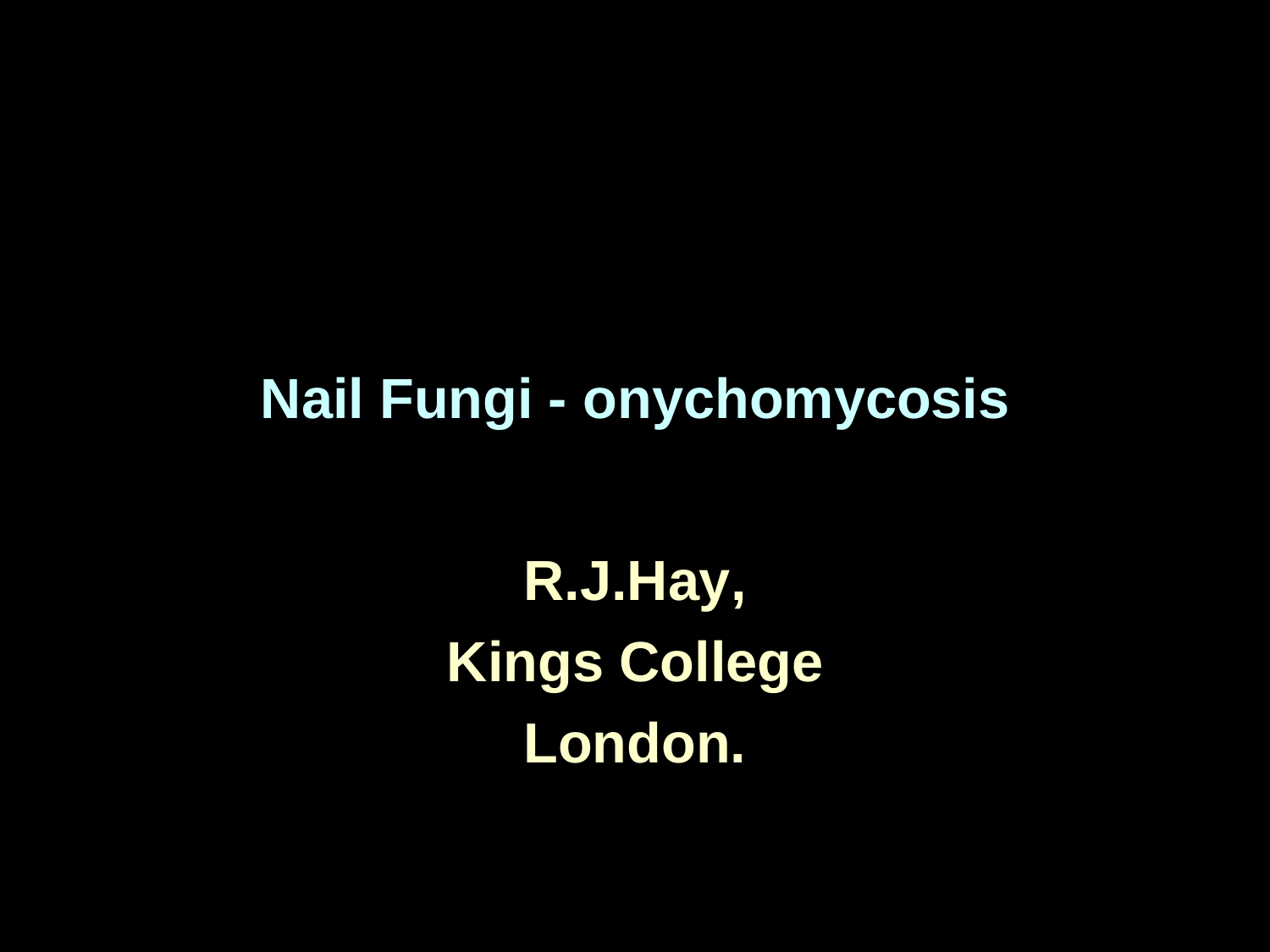# **Causes of onychomycosis**

- **Dermatophytes –** *T.rubrum, T,interdigitale, T.violaceum*
- *Candida albicans*
- **Others –** *Neoscytalidium, Fusarium, Aspergillus* **spp.** *Acremonium, Scopulariopsis,*
- **Disputed** *-* **Malassezia**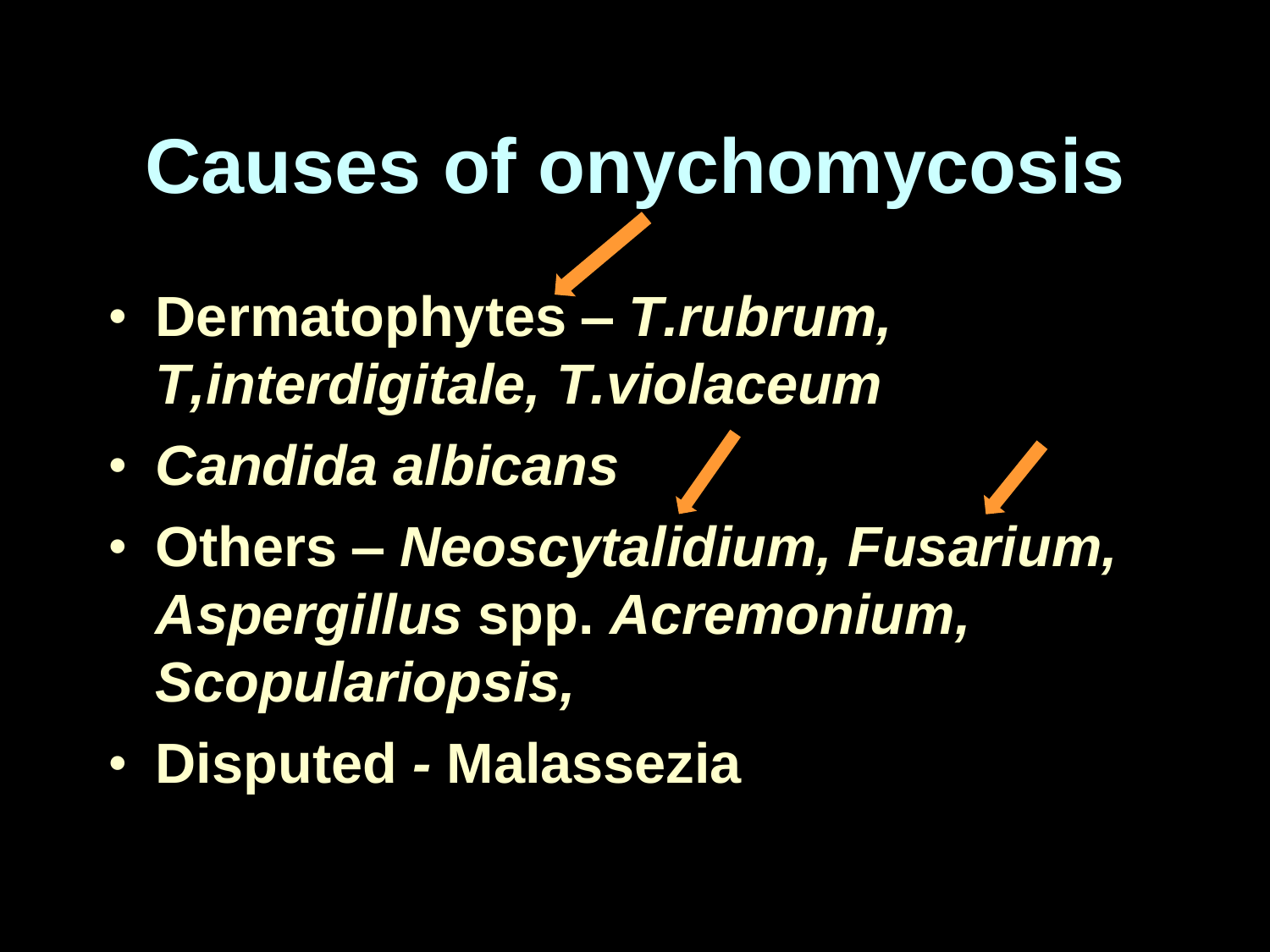## **Classification of onychomycosis -1**

# **Distal & lateral subungual DLSO SWO Superficial white**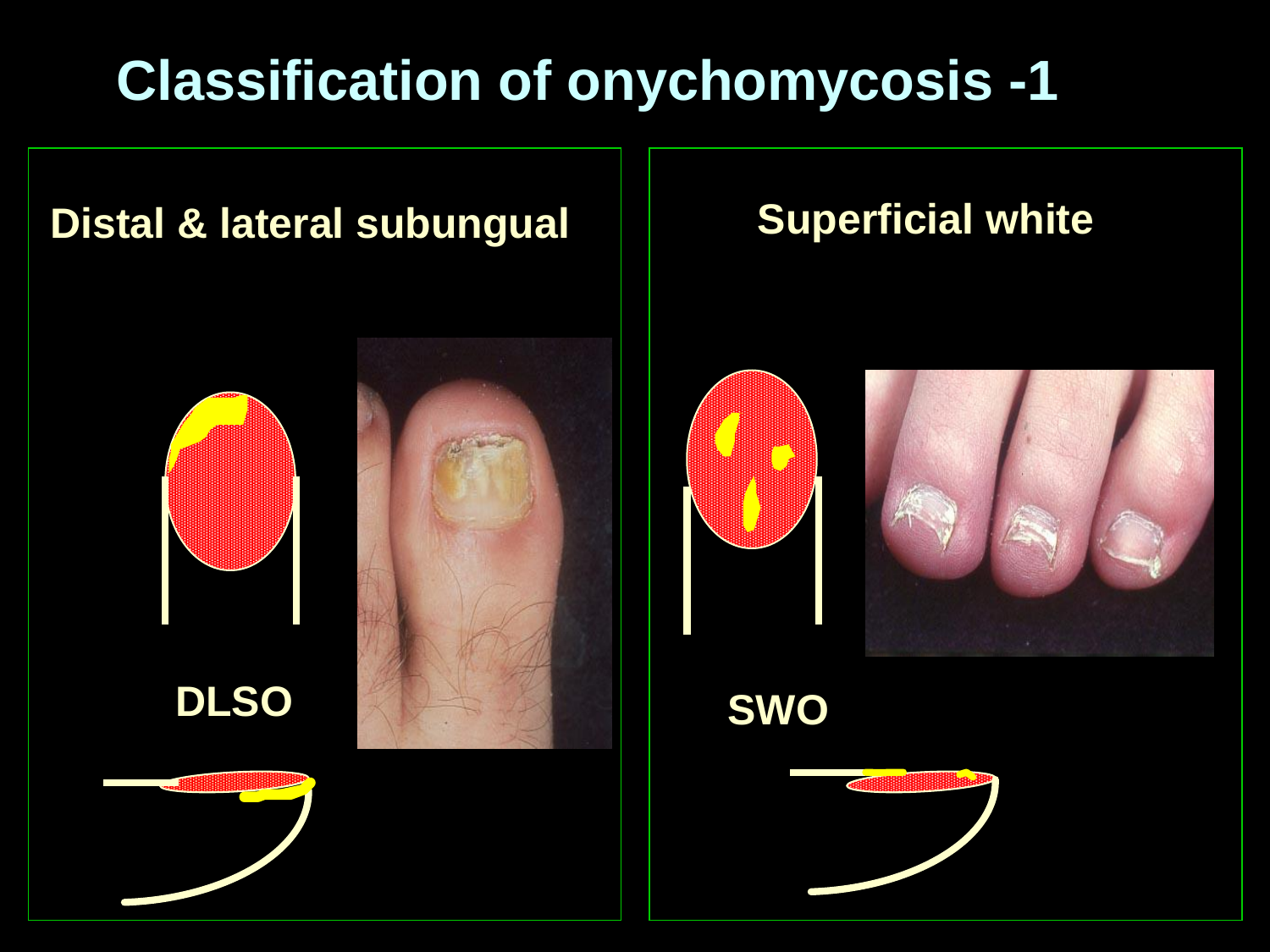# **Classification of onychomycosis - 2**

## **Proximal subungual Endonyx**



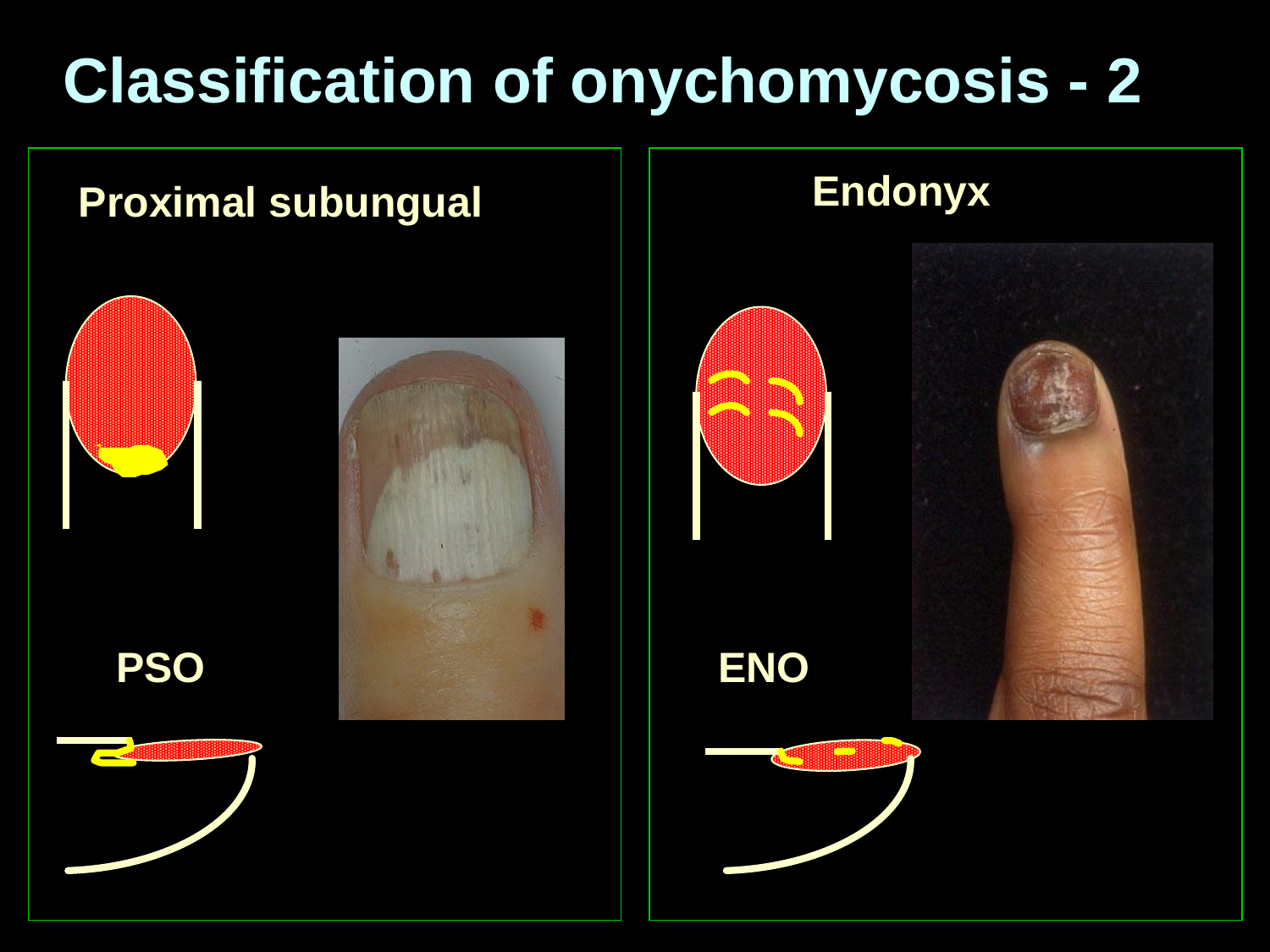# **Classification of onychomycosis - 3**

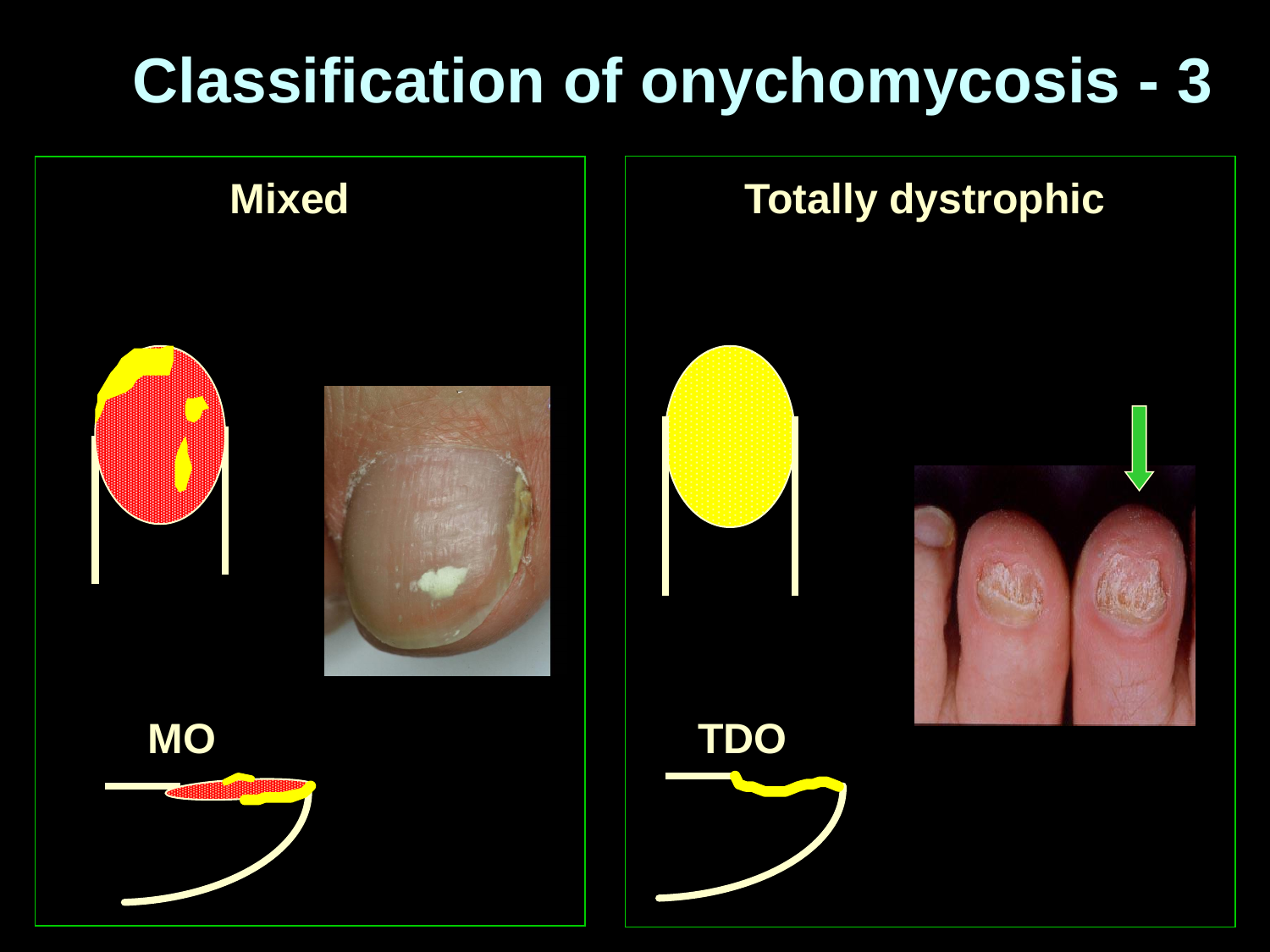



#### **These are all superficial white onychomycosis**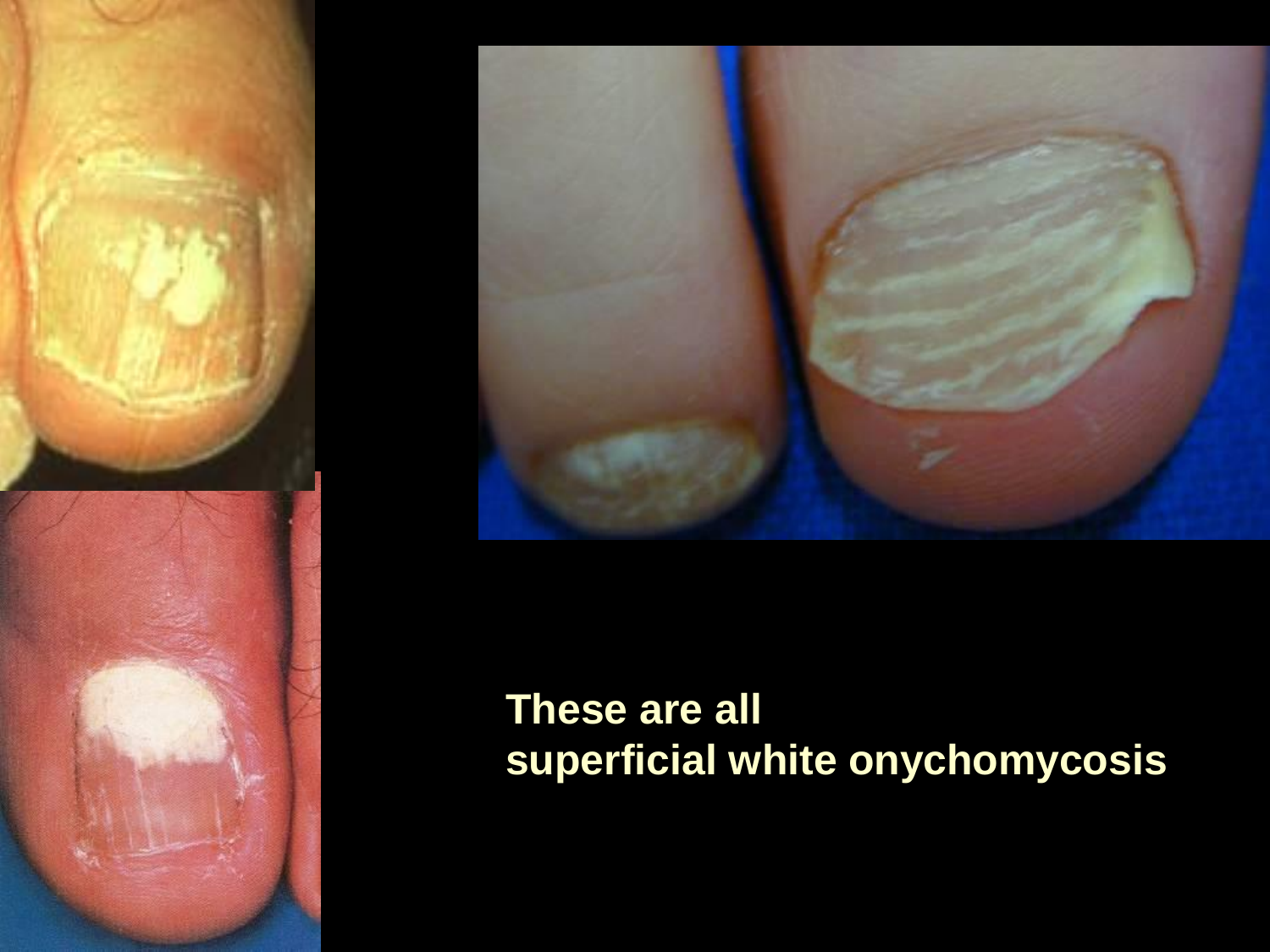#### **Onychomycosis revised classification Hay & Baran 2011**

- **Distal and lateral subungual onychomycosis – DLSO**
- **Superficial onychomycosis ( white or black ) – SO a)** *patchy* **or** *transverse* **b)** *originating from beneath the proximal nail fold*
	- **- patchy**
	- **- transverse ( striate )**

**c)** *with deep penetration***. The fungi invade from superficial to deep aspects of the nail plate**

- **Endonyx onychomycosis – EO**
- **Proximal subungual onychomycosis - PSO a)** *Patchy*
	- **b)** *Transverse ( striate, longitudinal)*
- **Mixed onychomycosis – MO : eg DLSO plus SO, SO plus DLSO**
- **Totally dystrophic onychomycosis- TDO .**

**Plus option to add organism X and paronychium and colour eg black DLSO due to** *T.Rubrum*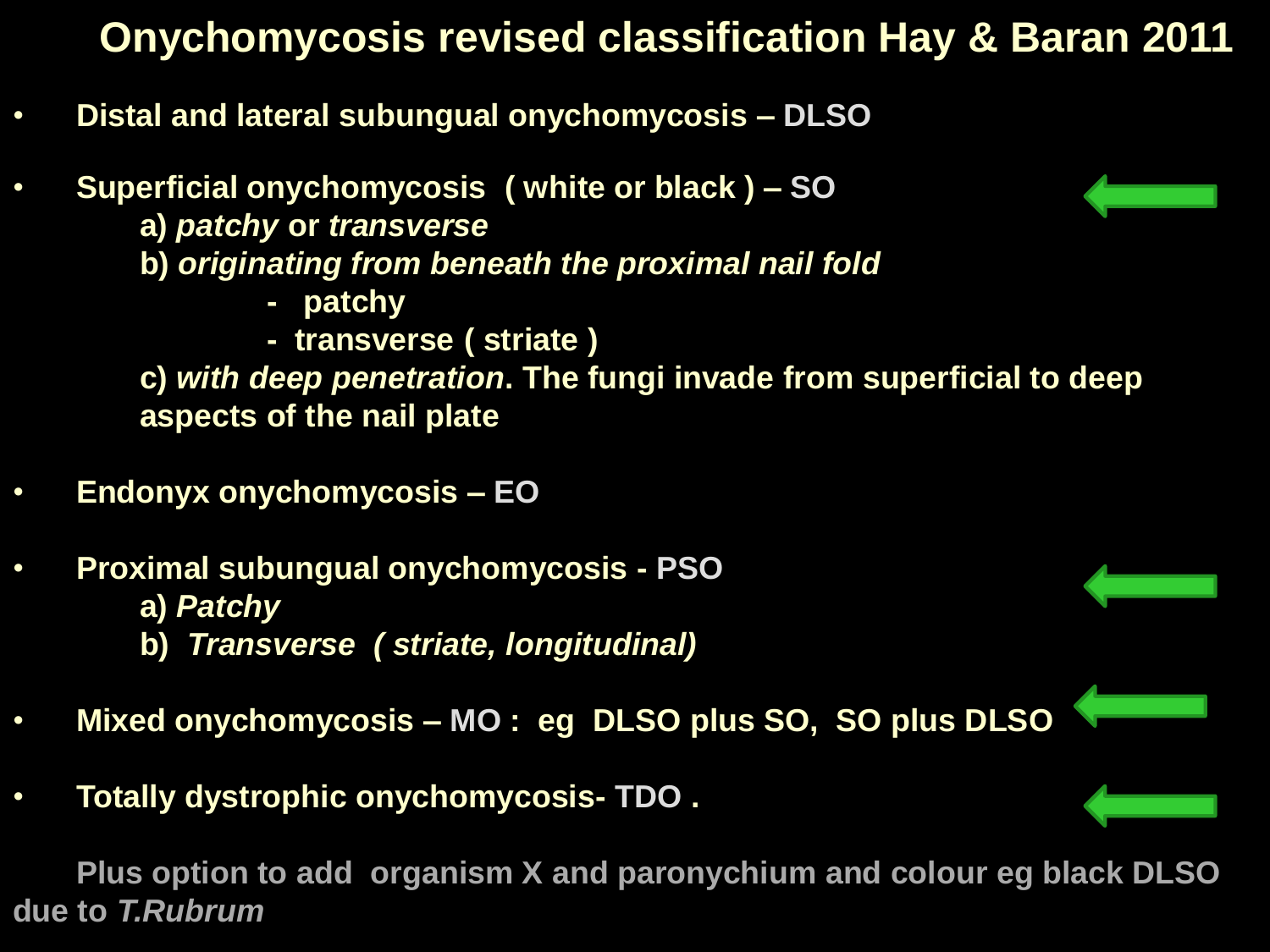



## **SWO with deep invasion**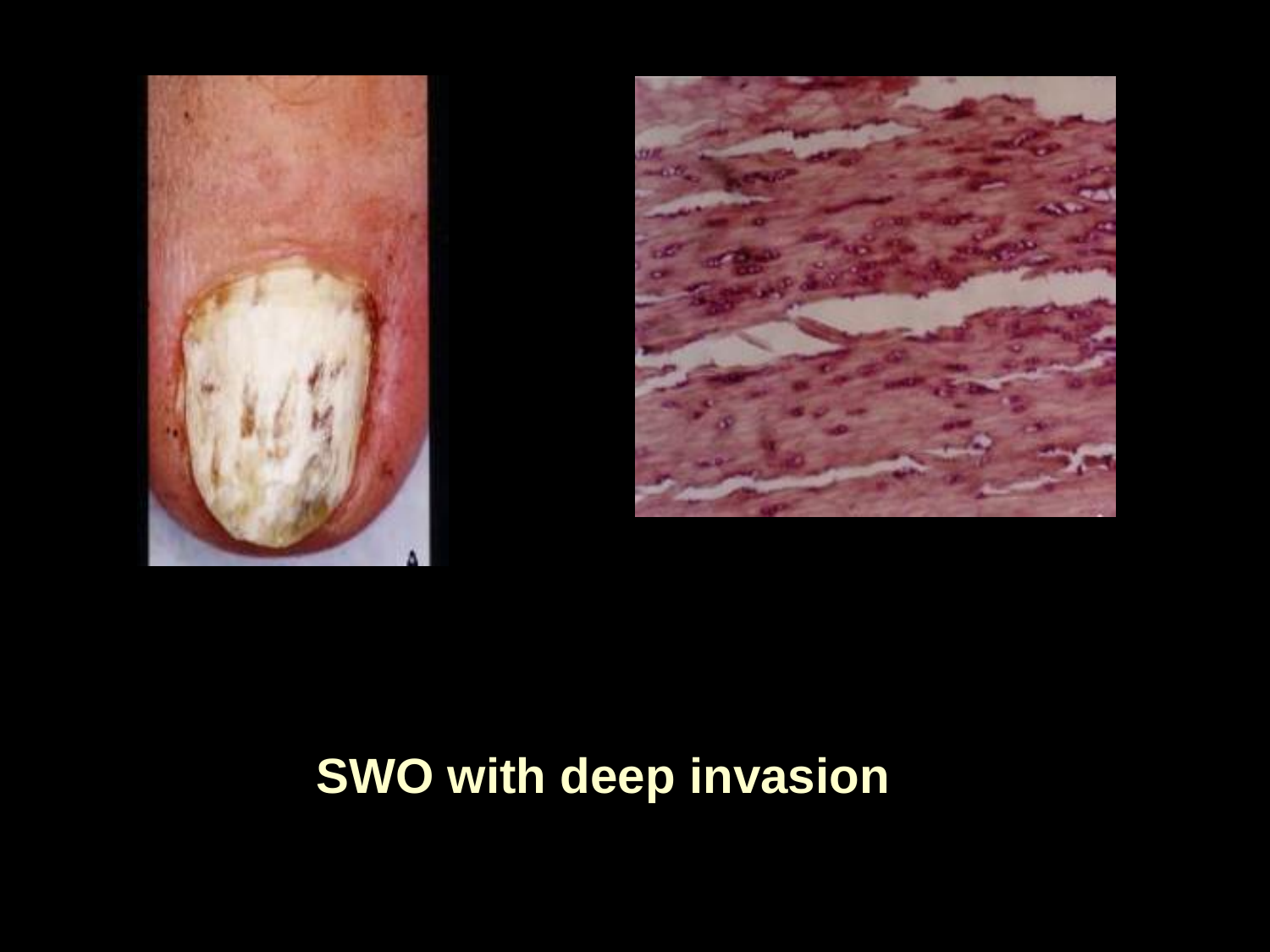

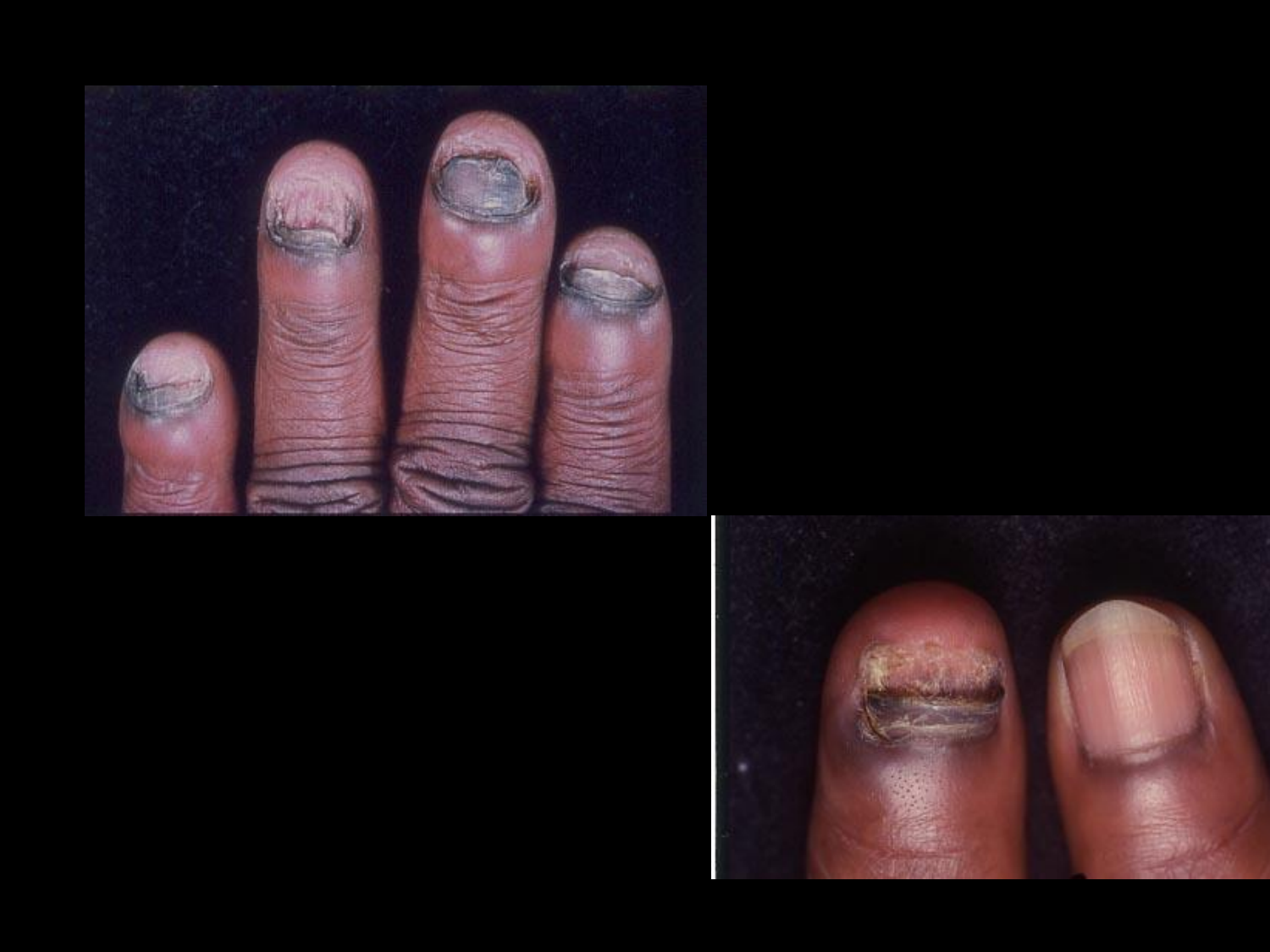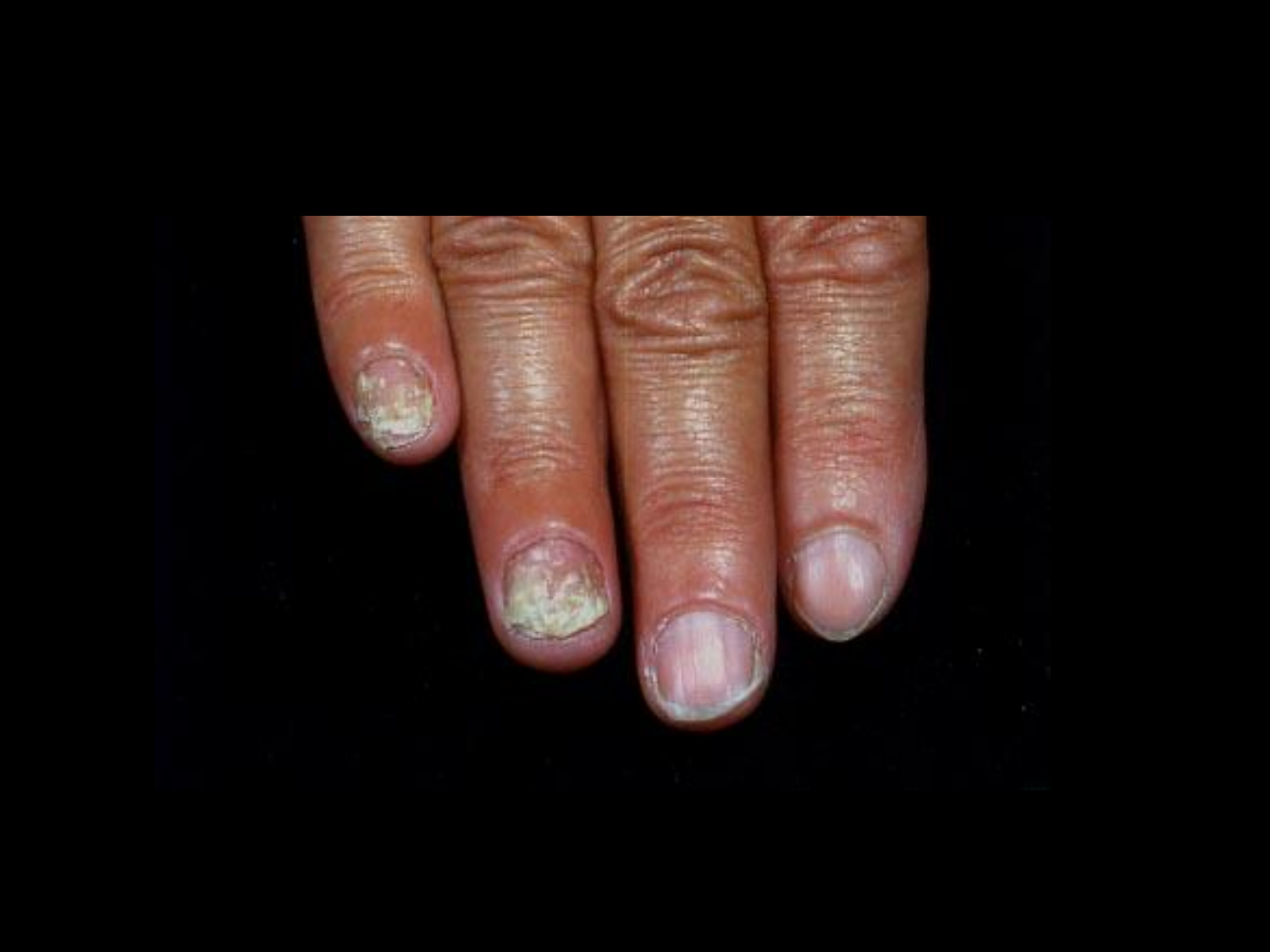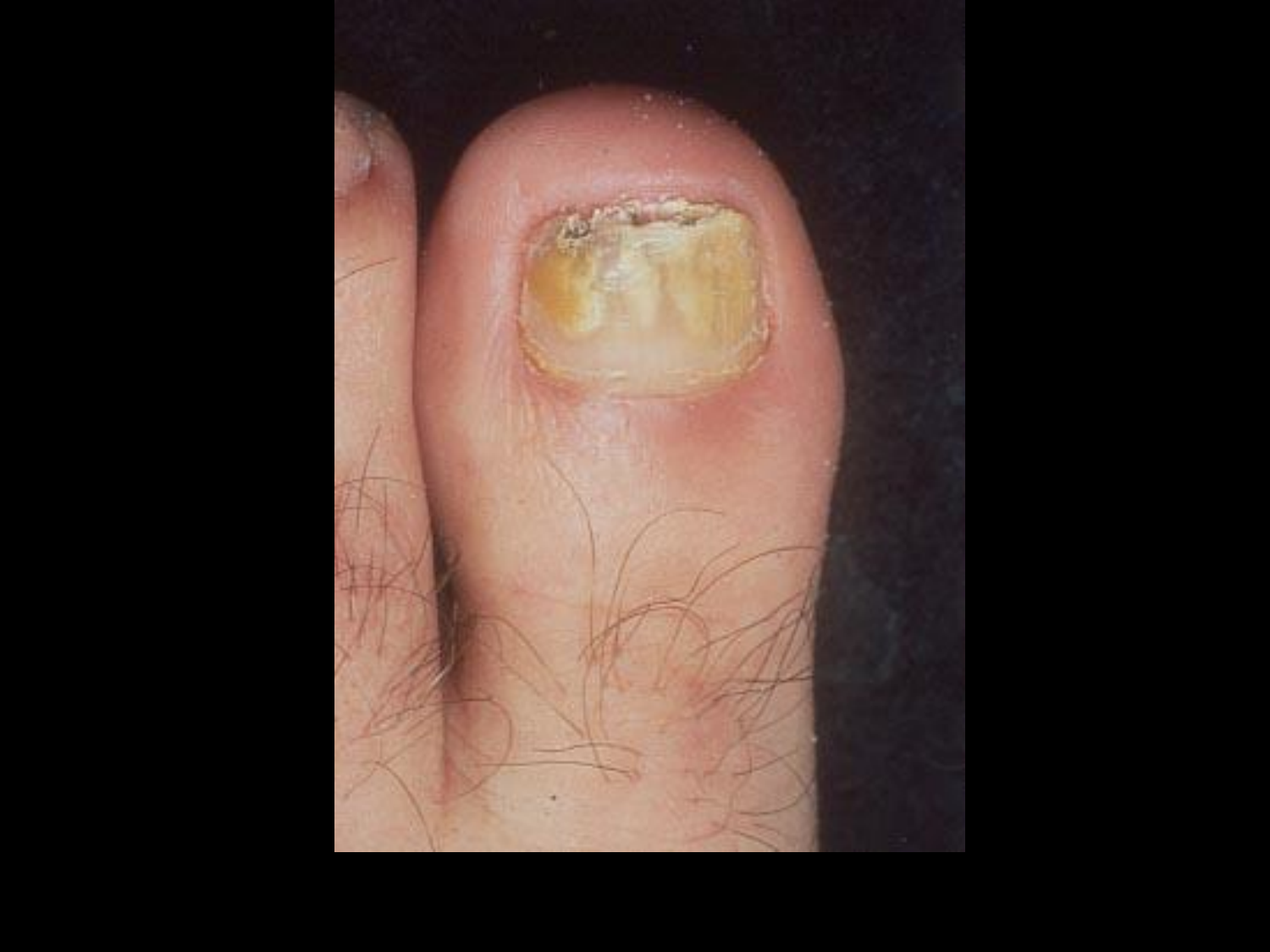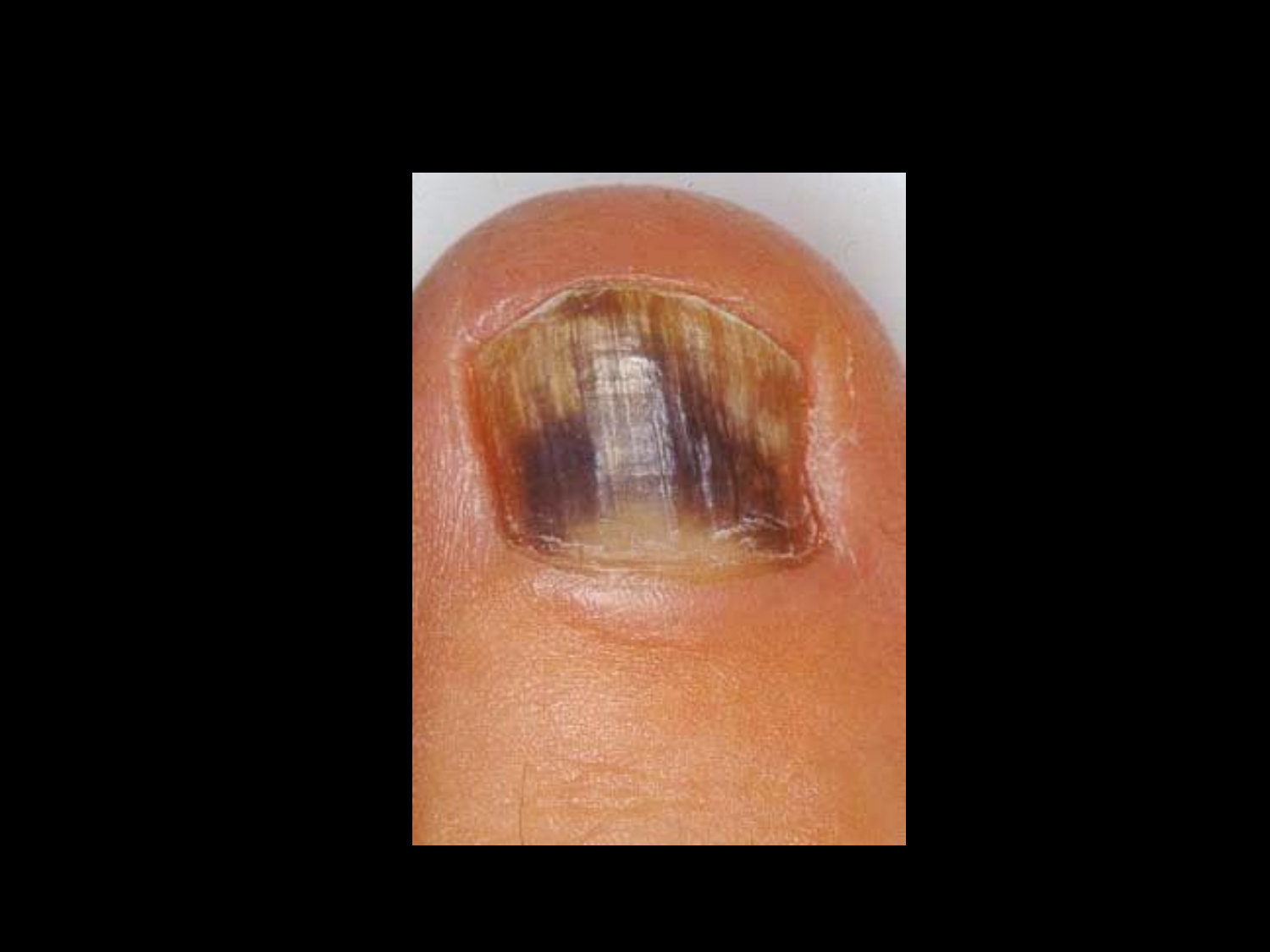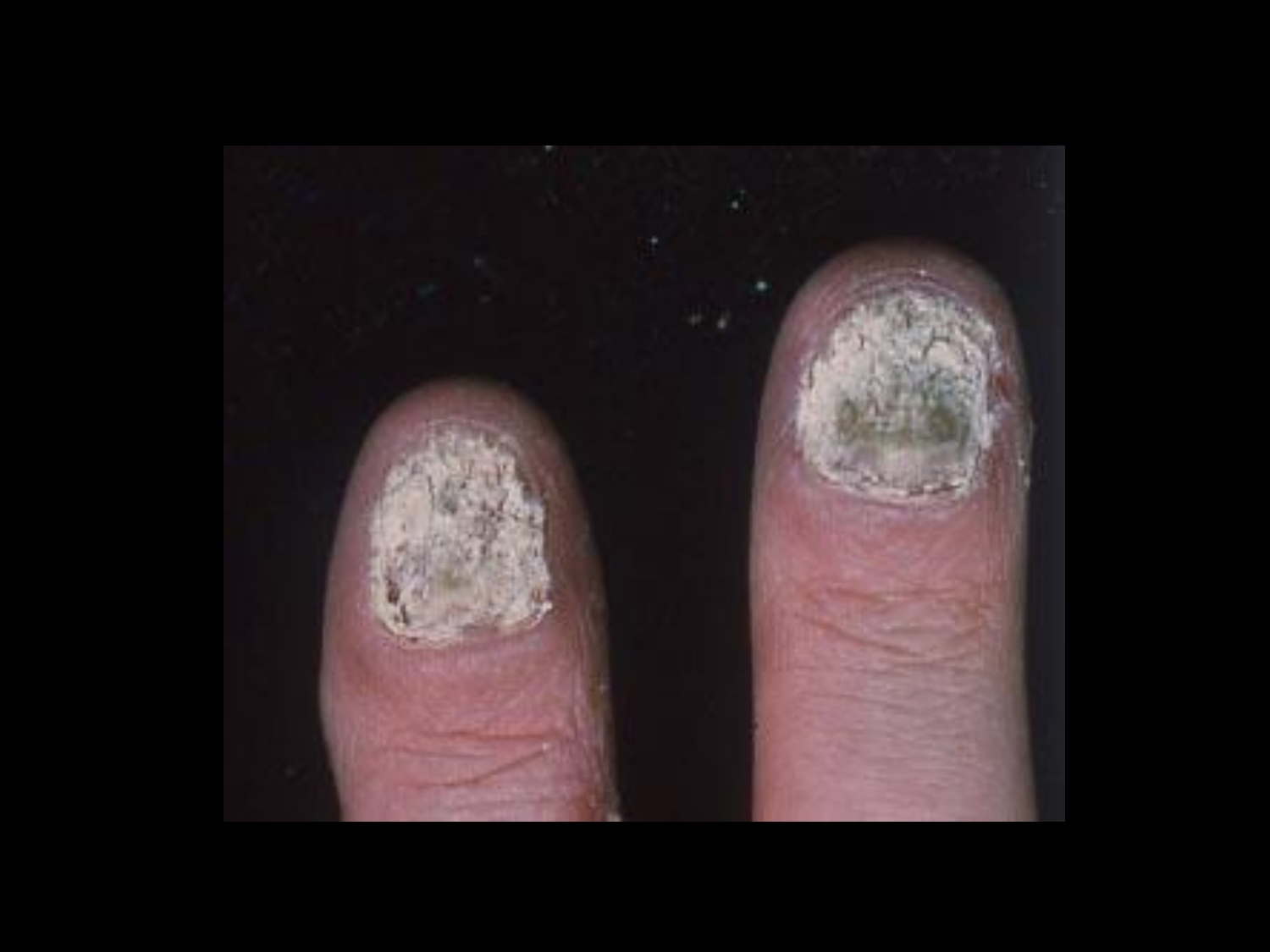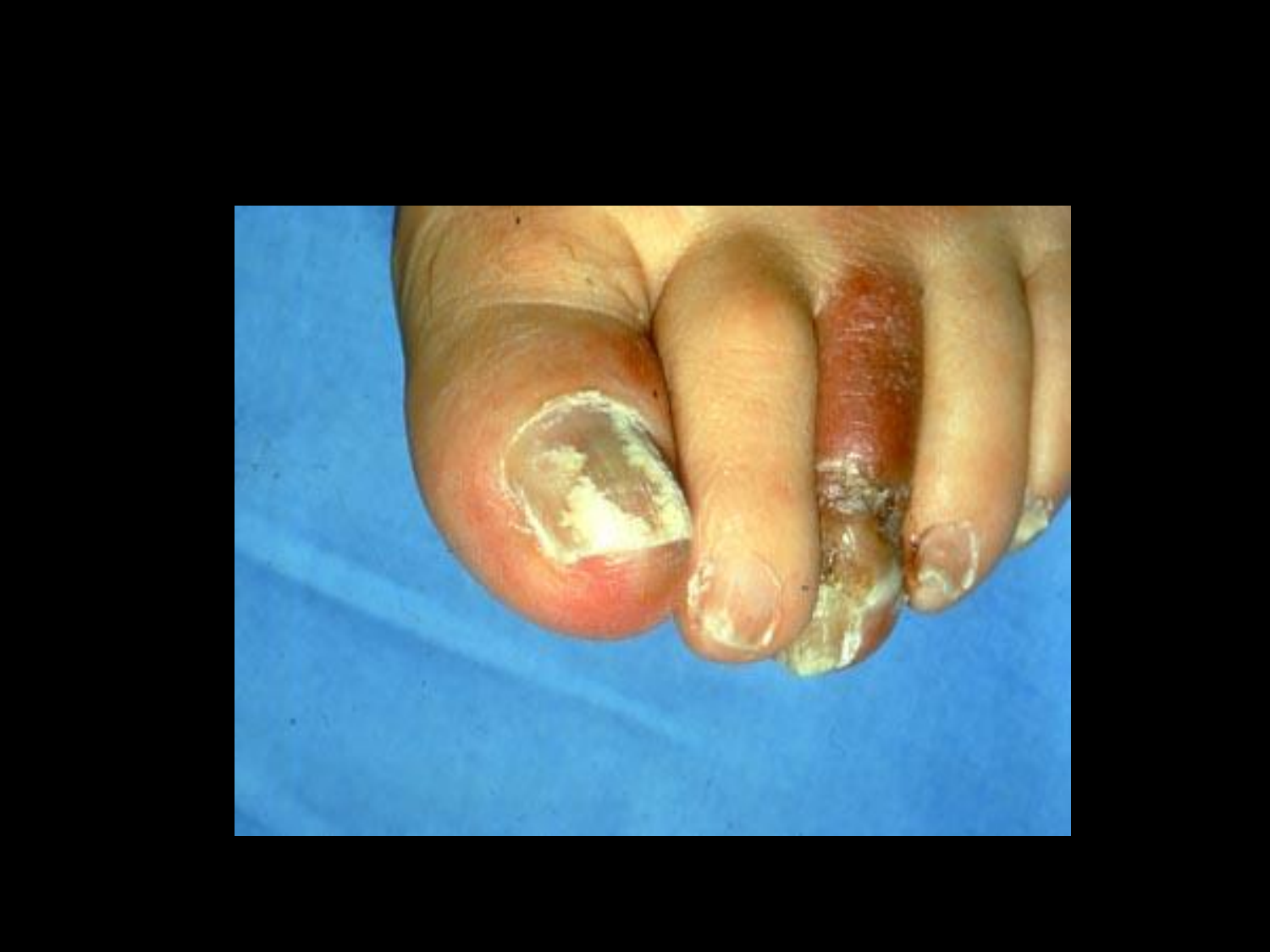## **Onychomycosis in Europe ( Burzykowski et al, Mycoses 46. 496, 2004 )**

- **Range 3%-22% depending on methodology**
- **Questionnaire v Clin v Lab**
- **Achilles survey( GP 76475) /study (Derm 19588) : (1997 and 1998)**
	- **Over 20 European countries**
	- **Over 96,000 subjects**
	- **Onychomycosis in 23.9%**
- **Variation in prevalence eg Spain 7% Russia over 60%**
- **Age an increasing risk**

#### **Achilles Study**

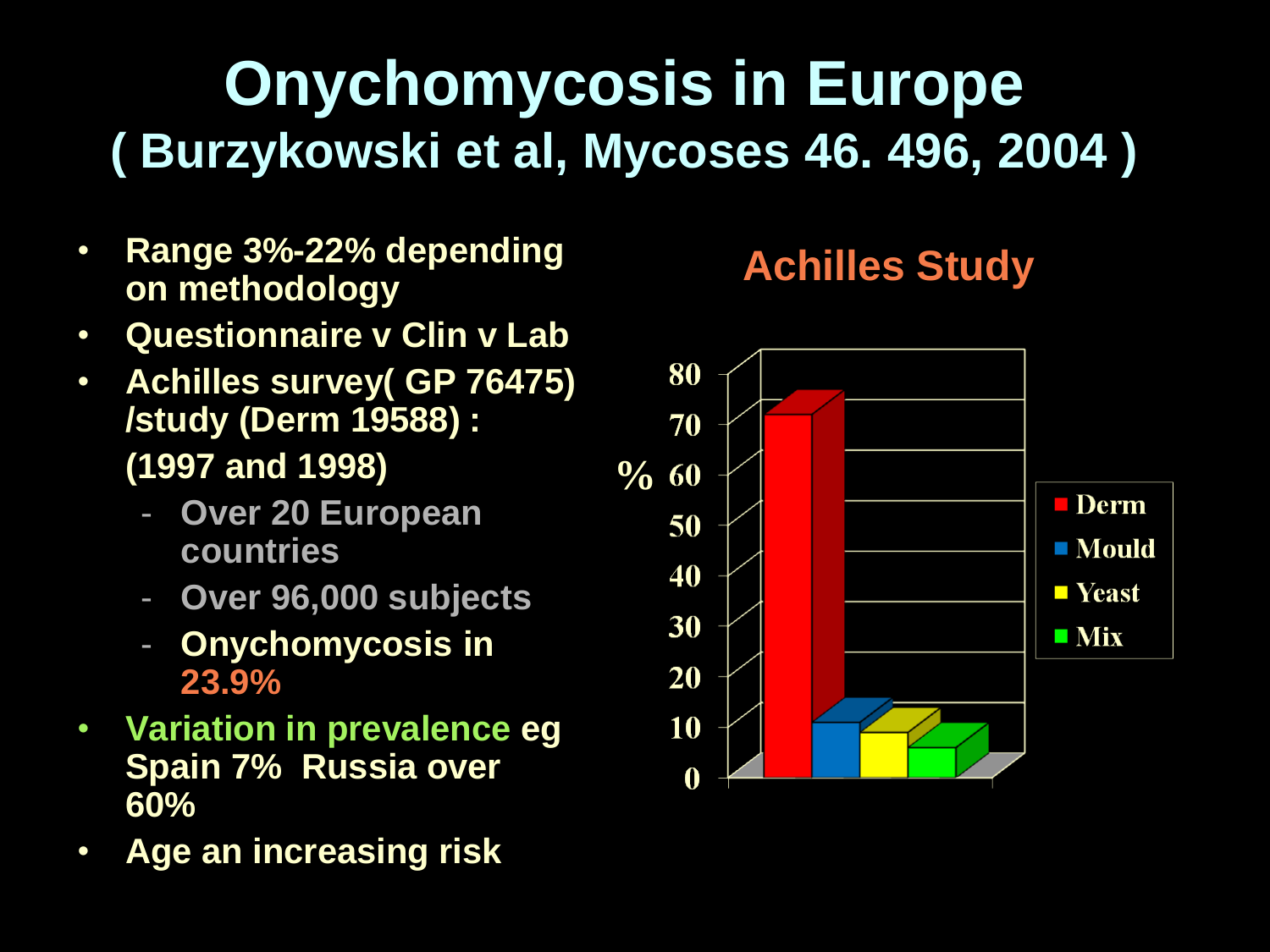**Is it possible to diagnose onychomycosis accurately clinically ?**

- **209 patients with abnormal nails. Final 169**
- **Case = positive microscopy and culture**
- **54 Cases ( derm >90%)**
- **Questionnaire**
- **Multiple log regression**

**Significant findings with onychomycosis**

- **1) Scaling on 1 or both soles**
- **2) White crumbly patches on the nail surface**
- **3) Abnormal colour of the nail plate**
- **4) History of tinea pedis in the last year**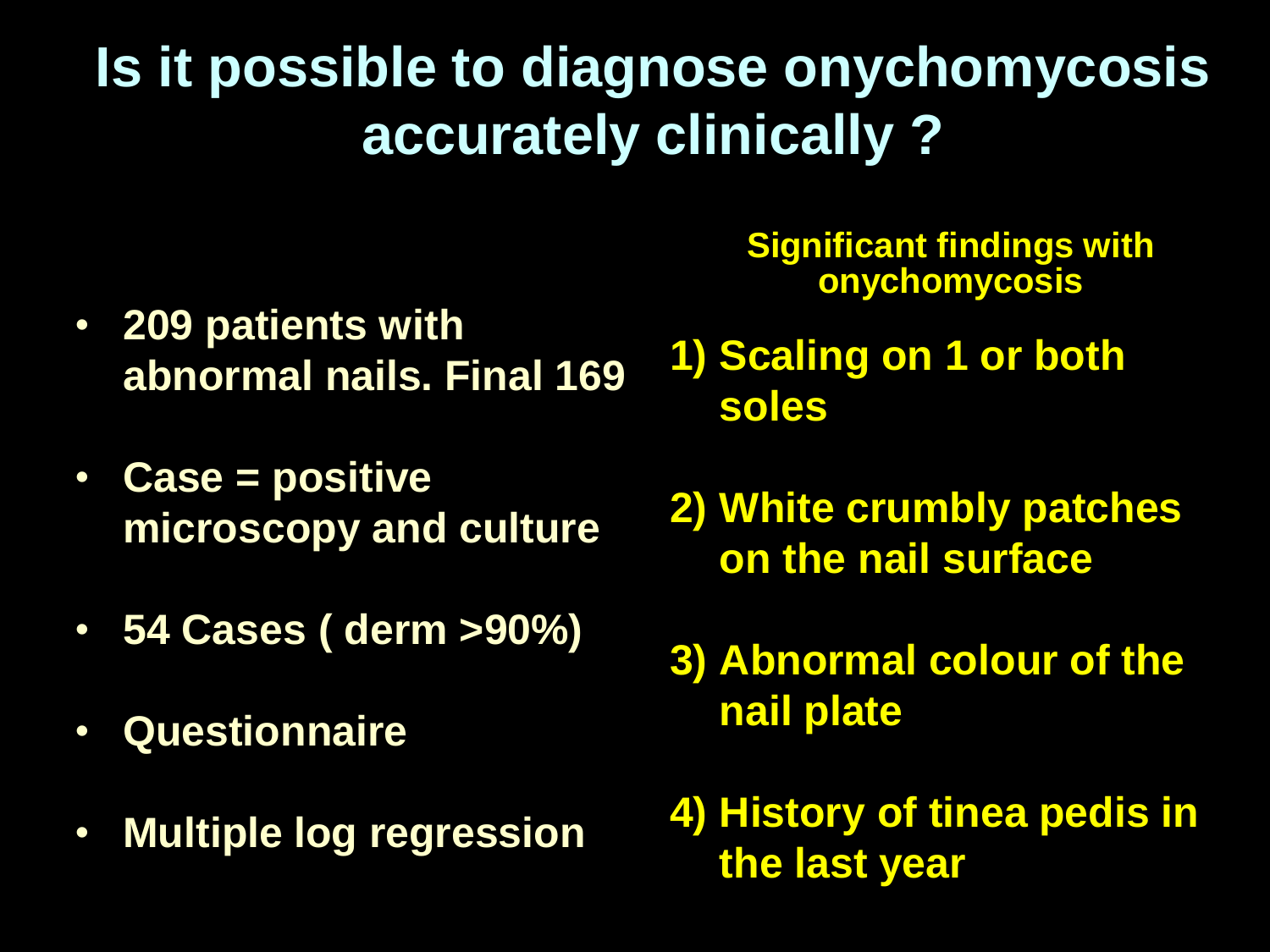## **Dermoscopy – onychomycosis**

**Useful , but requires training Onychomycosis – shows solid structures within onycholysis. Jagged proximal edge within spikes**

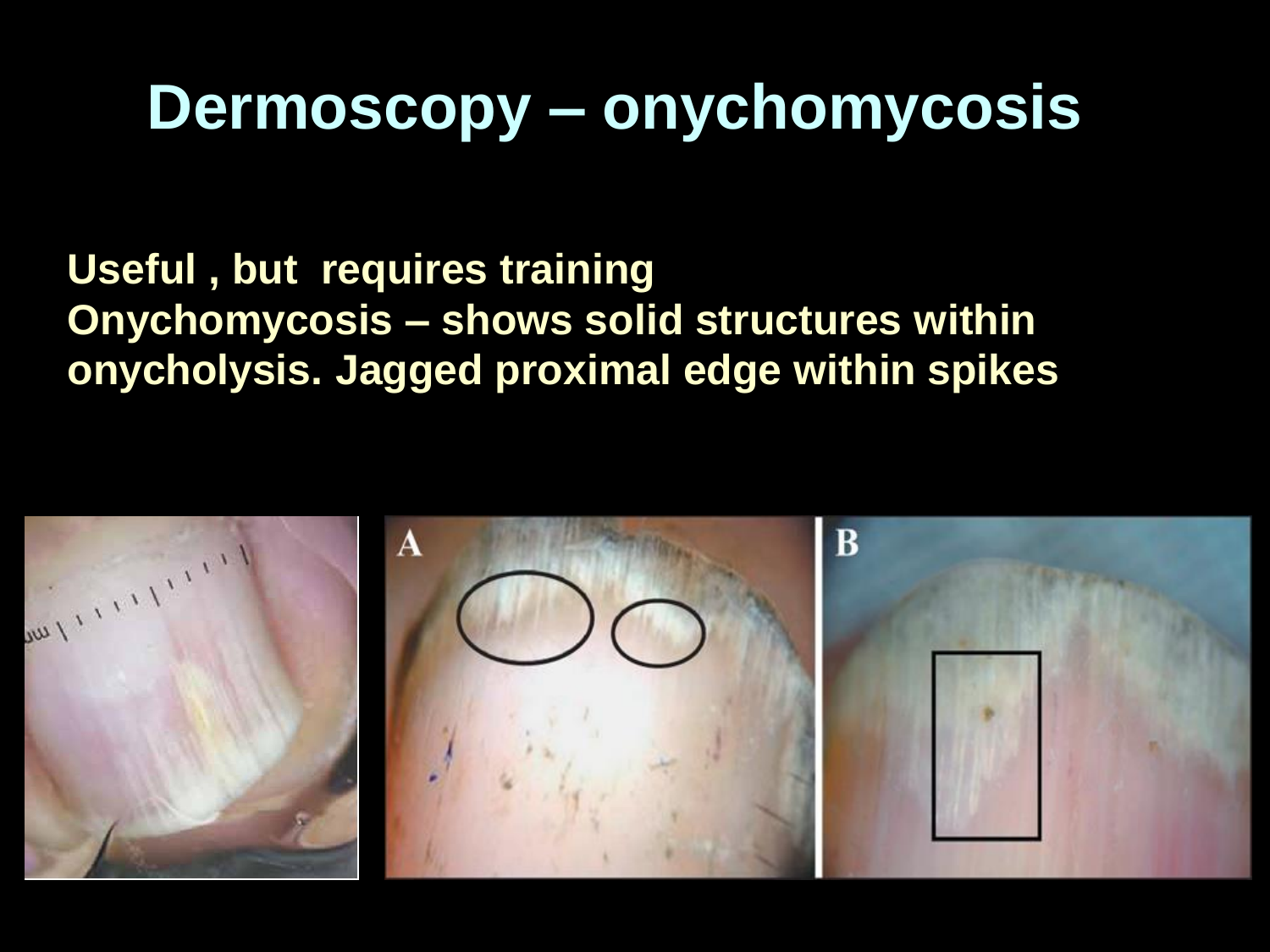## **Confirming the diagnosis in the laboratory**

- **Direct microscopy for fungal cells eg ( potassium hydroxide 10% , Negative stains, Fluorescent whiteners, PAS). Rapid**
- **Culture ( Sabouraud's agar ). Takes 5-14 days to make diagnosis**
- **Histopathology – often specific because of fungal morphology**
- **Molecular genetic little use PCR – use of different of analysis**
- **MALDI-ToF**

**Advantage: speed,accuracy Disadvantage: availability, use of directs**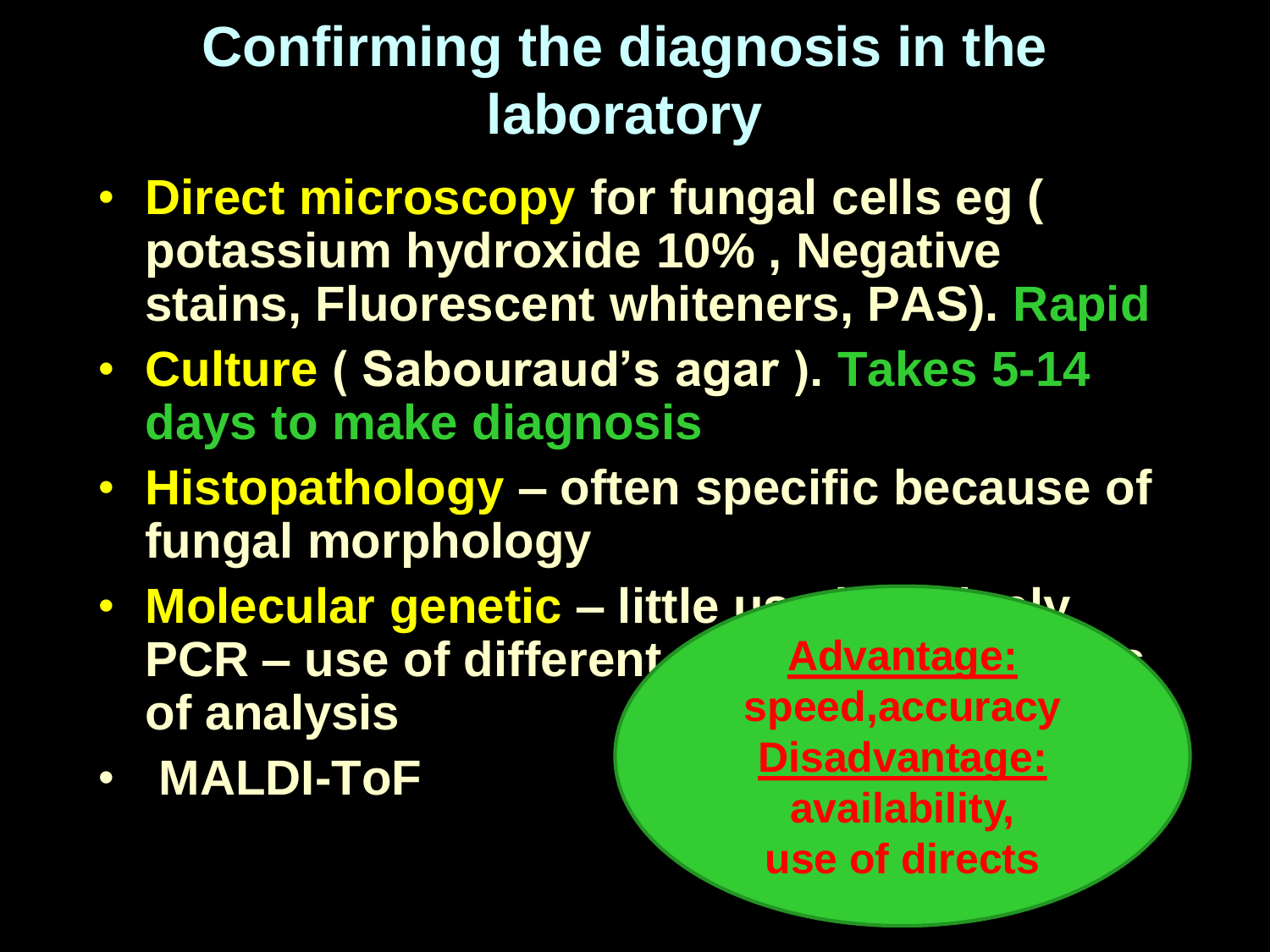#### **Matrix-assisted laser desorption ionization-time of flight (MALDI-TOF) - Mass spectrometry**

#### **Rapid**

**In use in microbiology laboratories Accurate even compared with PCR based approaches**

**Nenoff et al Med Mycol. 2012 – analysis of dermatophytes v ITS rRNA. Agreed in 283/285. Not** *T violaceum*

#### Table 1

Identification of the 381 clinical dermatophyte and Neoscytalidium isolates by MALDIwith the Andromas system

|                                         |     | No. (%) of isolates |                                                    |  |
|-----------------------------------------|-----|---------------------|----------------------------------------------------|--|
| Group and species                       |     |                     | Total Accurately identifiedNo spectral acquisition |  |
| Dermatophytes                           |     |                     |                                                    |  |
| E. floccosum                            | 5.  | 5(100)              | $\circ$                                            |  |
| T. rubrum                               | 158 | 154(97.5)           | 4(2.5)                                             |  |
| T. mentagrophytes var. interdigitale 82 |     | 80 (97.6)           | o                                                  |  |
| T. soudanense                           | 50  | 36(72)              | 14 (28)                                            |  |
| T. tonsurans                            | 26  | 23(88.5)            | 3(11.5)                                            |  |
| T. erinacei                             | 1   | $\mathbf{1}$        | $\Omega$                                           |  |
| M. langeronii                           | 26  | 21(80.8)            | 5(19.2)                                            |  |
| M. canis                                | 12  | 11(91.7)            | 1(8.3)                                             |  |

#### **Alshawa et al 2012**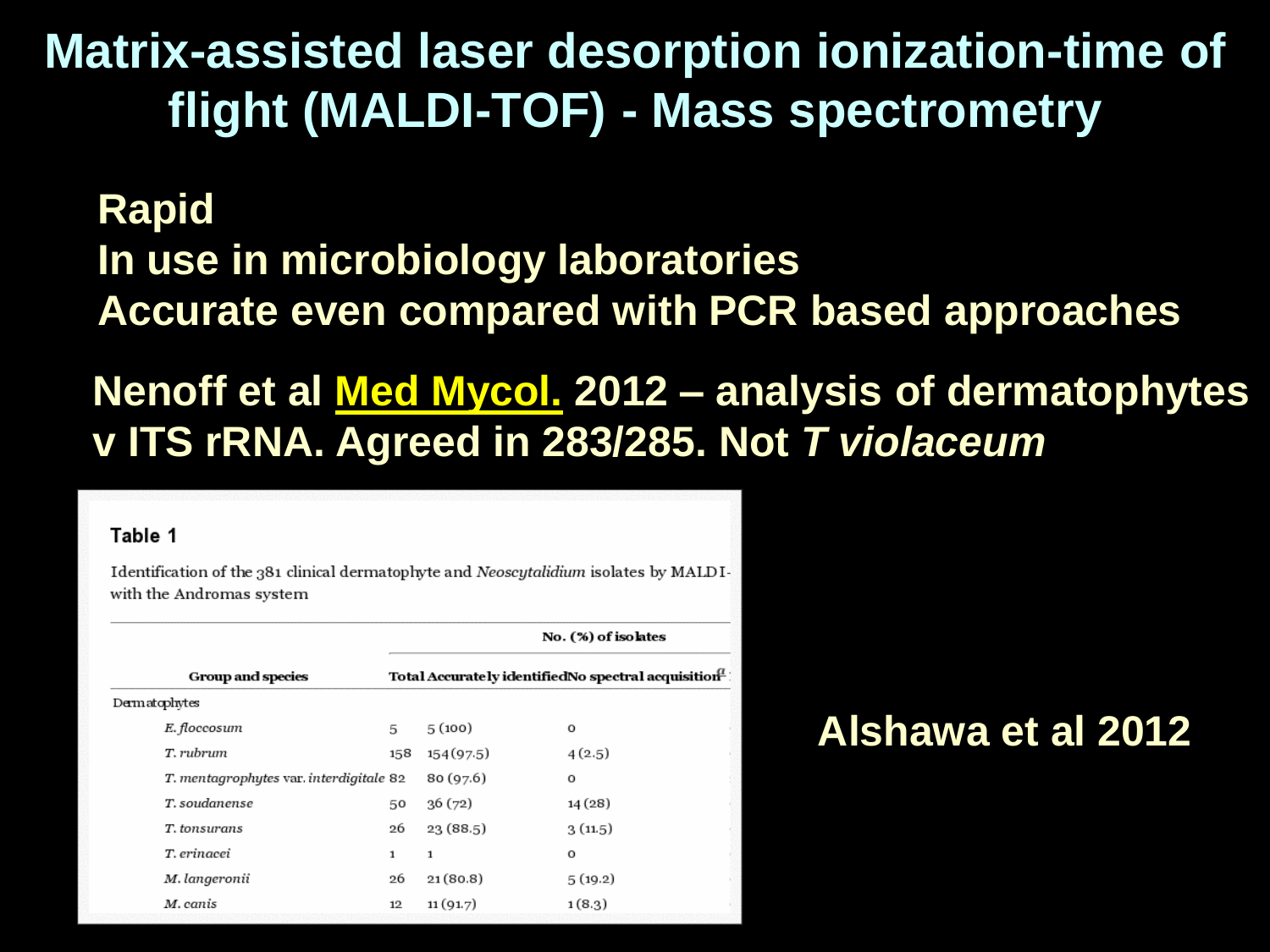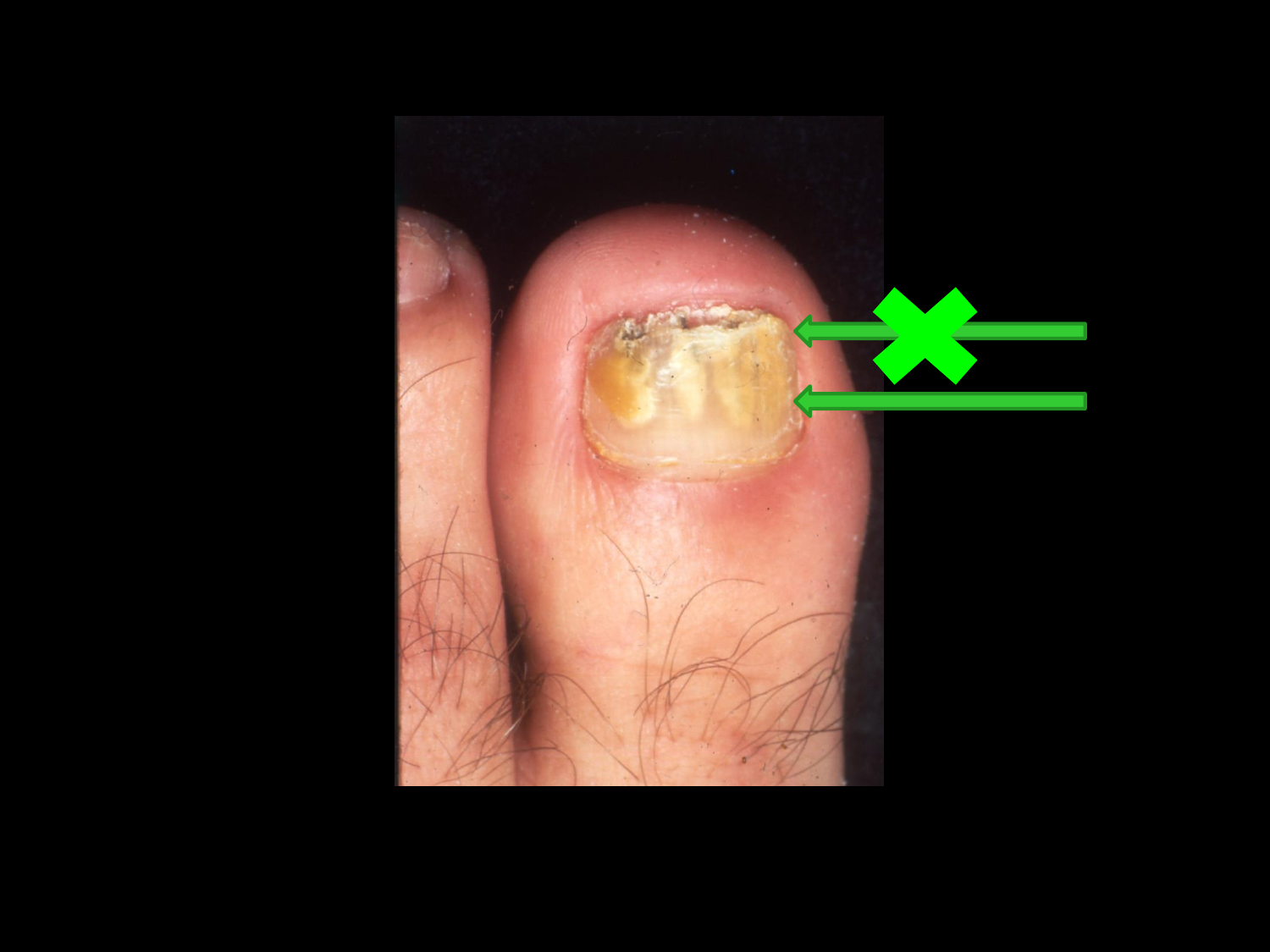## **Dermatophyte arthrospores ( KOH )**

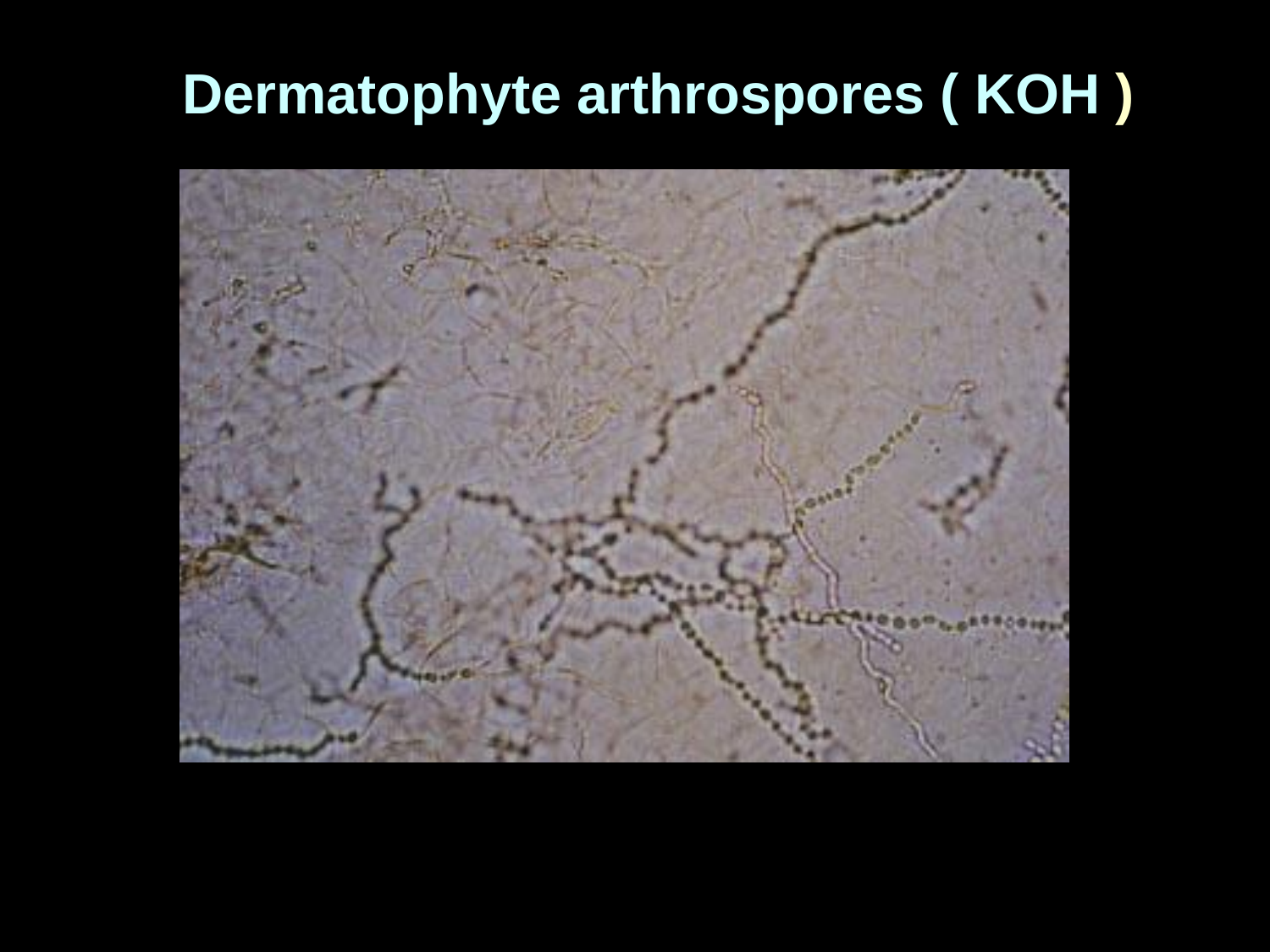

#### *Scopulariopsis brevicaulis*

#### *Neoscytalidium spp*

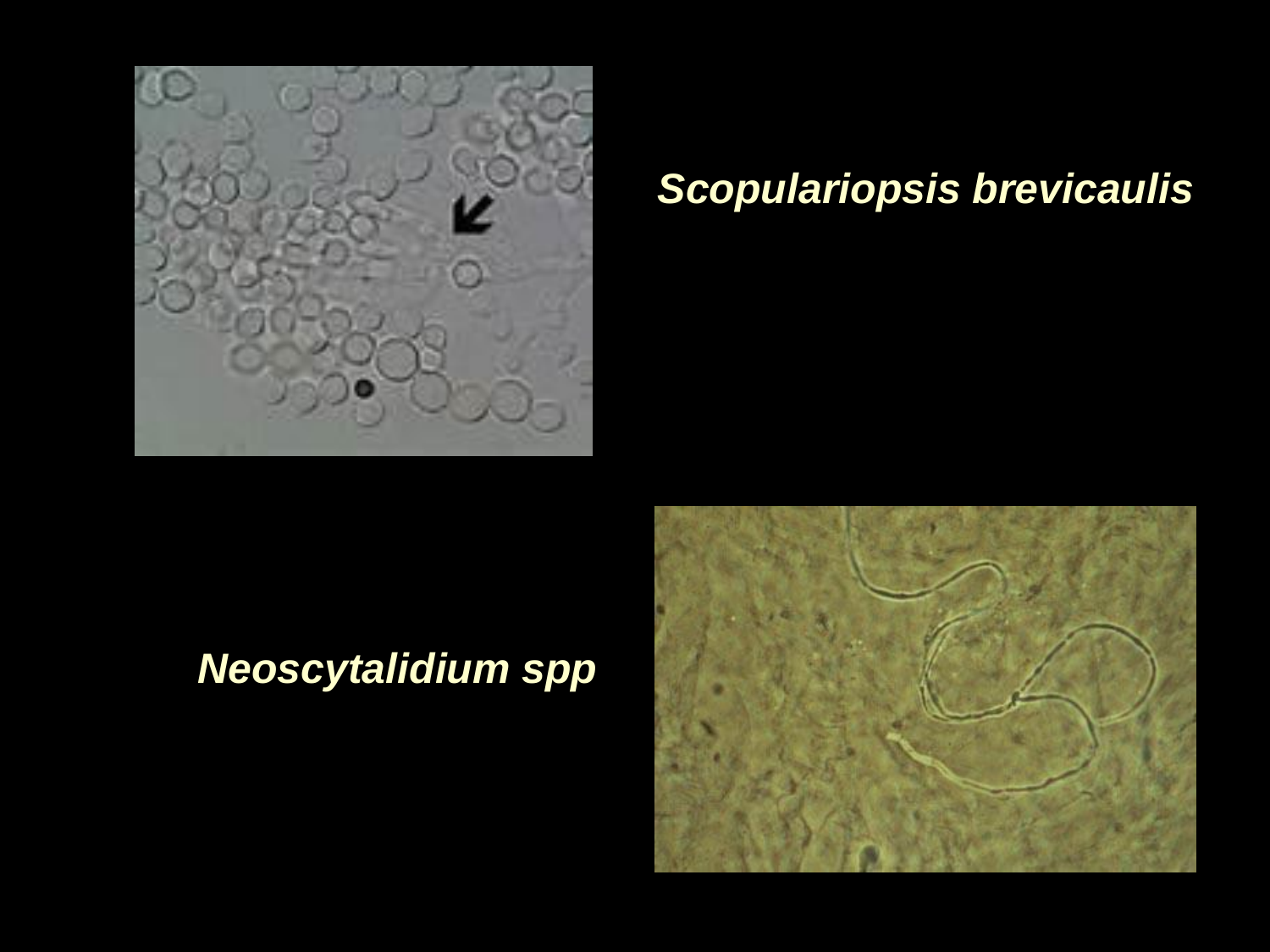## **Dermatophyte arthrospores ( Calcofluor )**



#### **10% higher yield versus directs alone**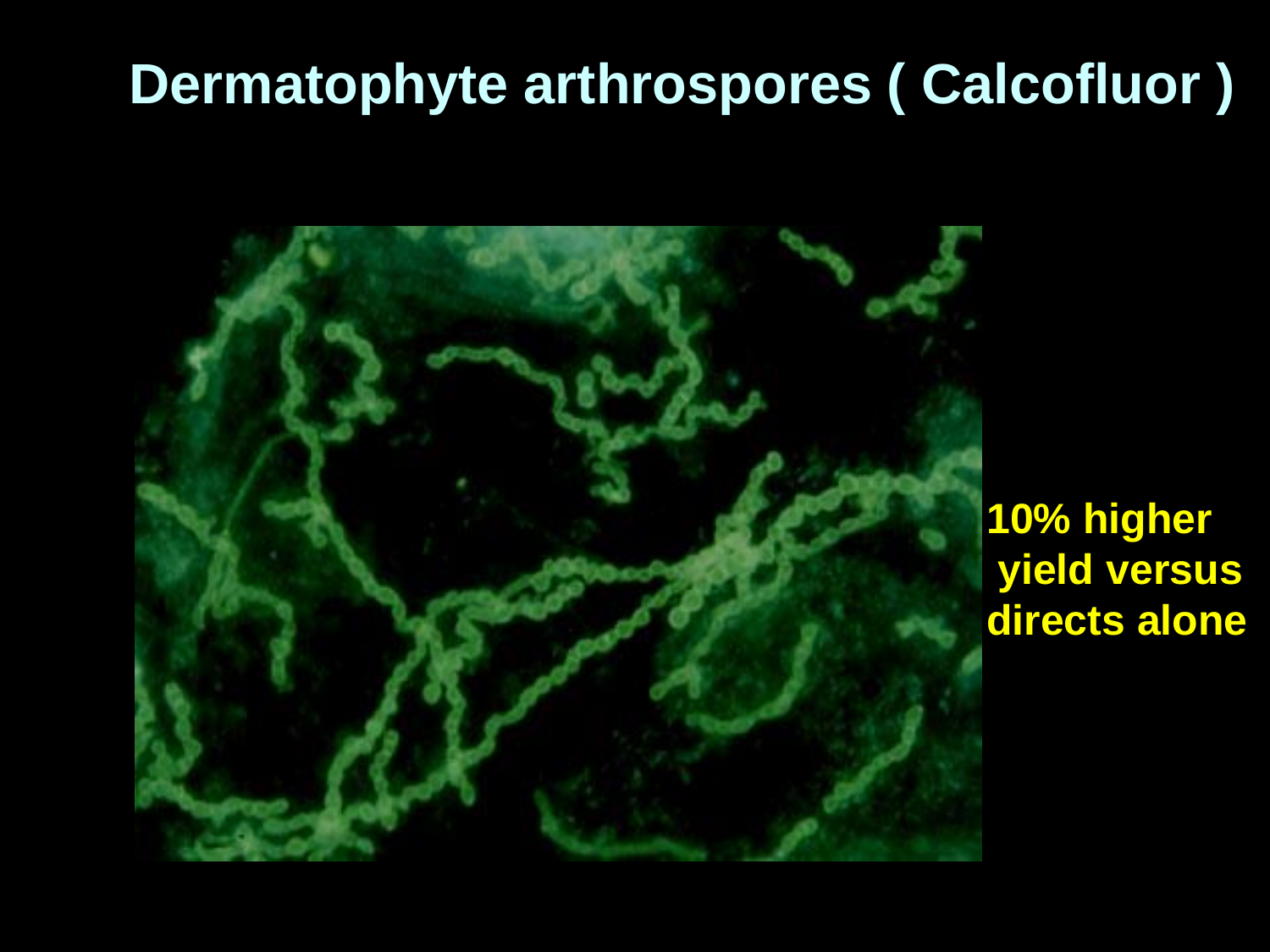#### **Modified Periodic acid Schiff stain**

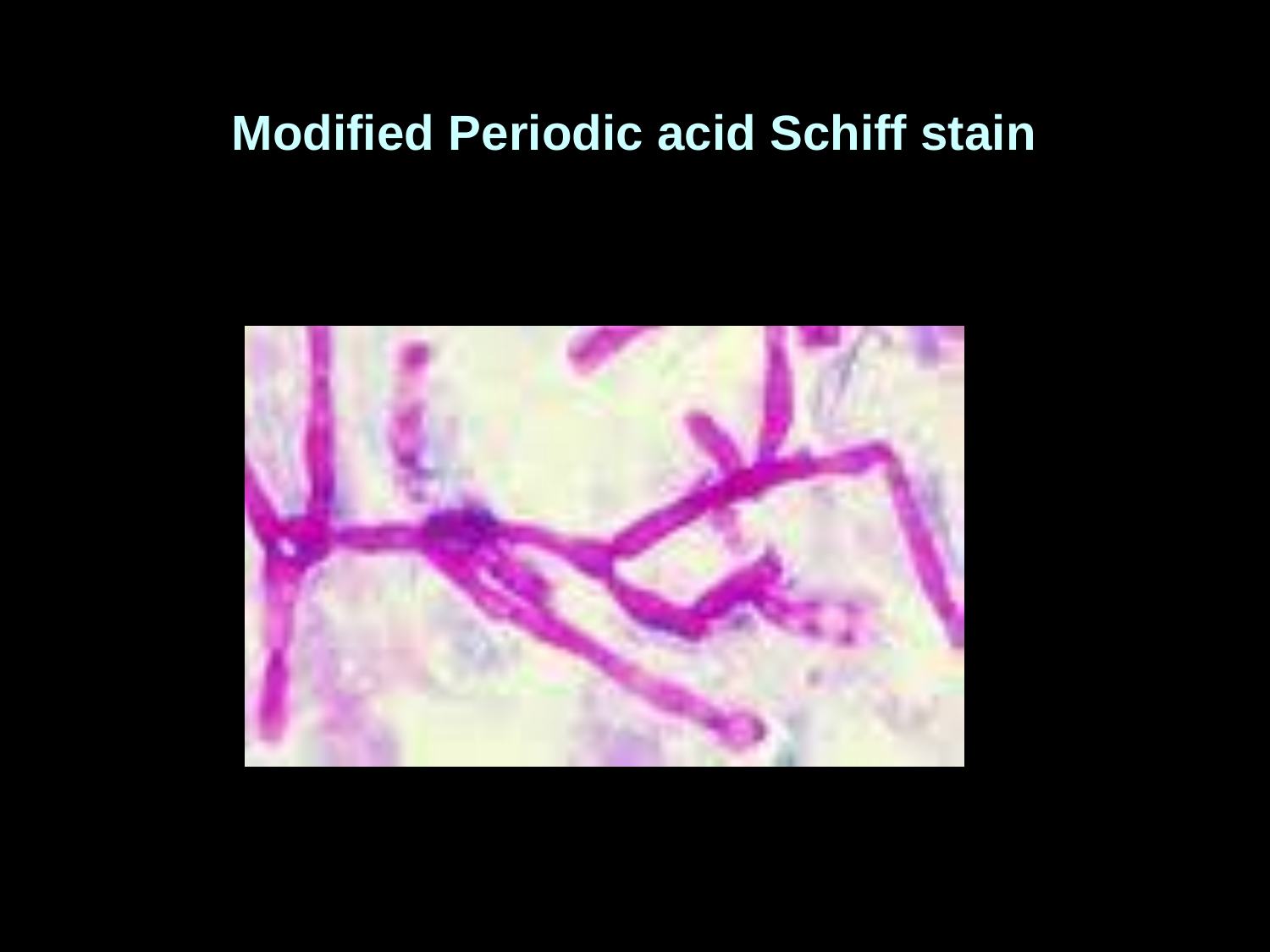## **Quality of Life, Onychomycosis, - why do patients seek treatment**

- **Lubert (1999 ) USA . Pain and discomfort**
- **Drake et al ( 1999/1998) Internat/USA difficulty in trimming (76%), embarassment (74%), pain (48%), shoe discomfort (38%).**
- **Whittam et al ( 1997 ) UK. Discomfort of toes, problems with all footwear**
- **Triggers to treatment - symptoms, appearance, "infection," but expectation of recovery, side effects.**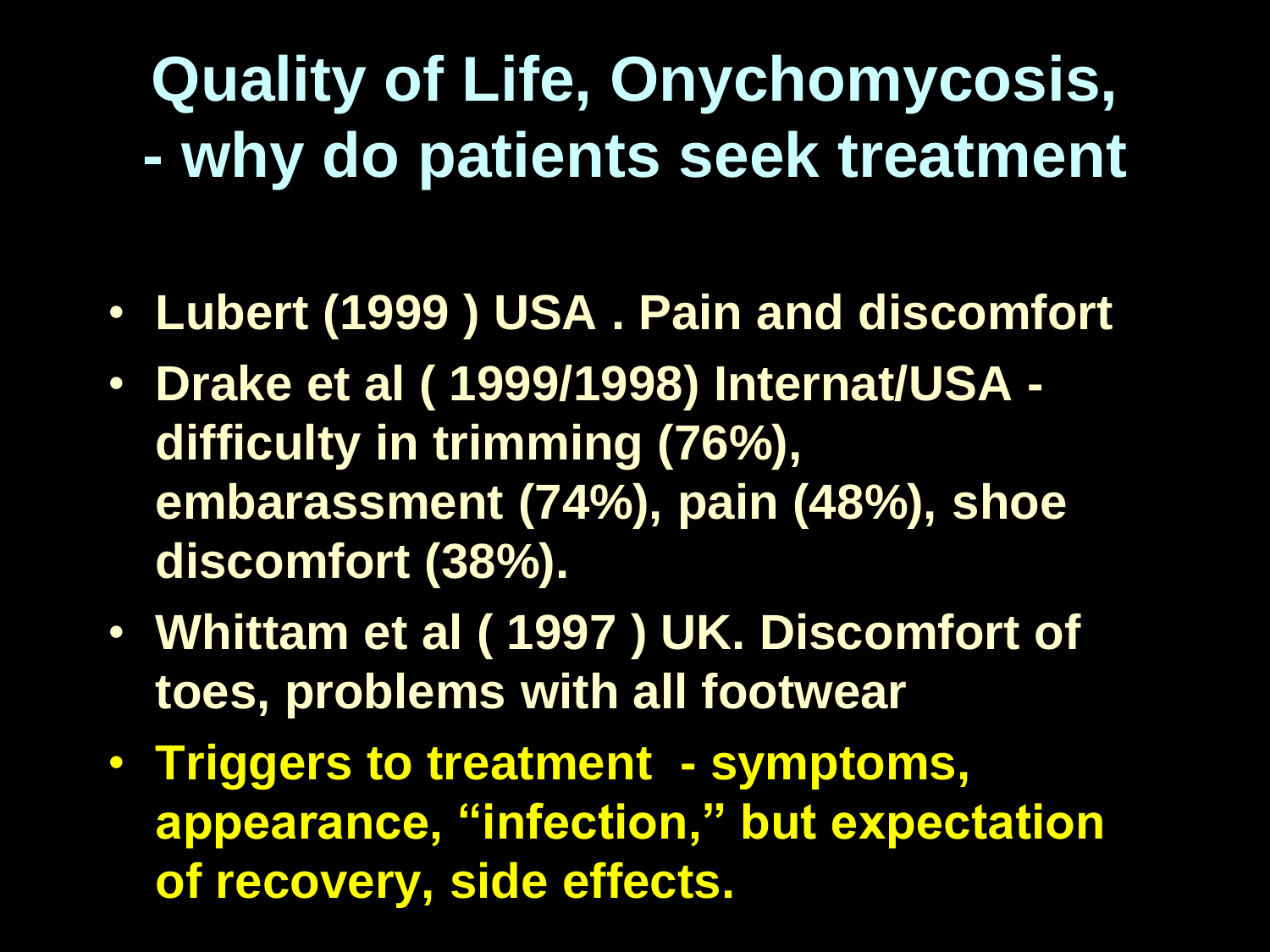## **Topical therapies & onychomycosis**

## **Topicals**

- **Azoles - Cream or solution 1% = 2-12%**
- **Tioconazole 28% = 12-45%**
- **Efinaconazole 10% = 15-18%**
- **Tavoborole 5 % = 7-9%**

**Urea mix**

- **Bifonazole + urea = 14%-90% TUDDS**
- **Amorolfine = 25 - 65%**
- **Ciclopiroxolamine = 6-9%**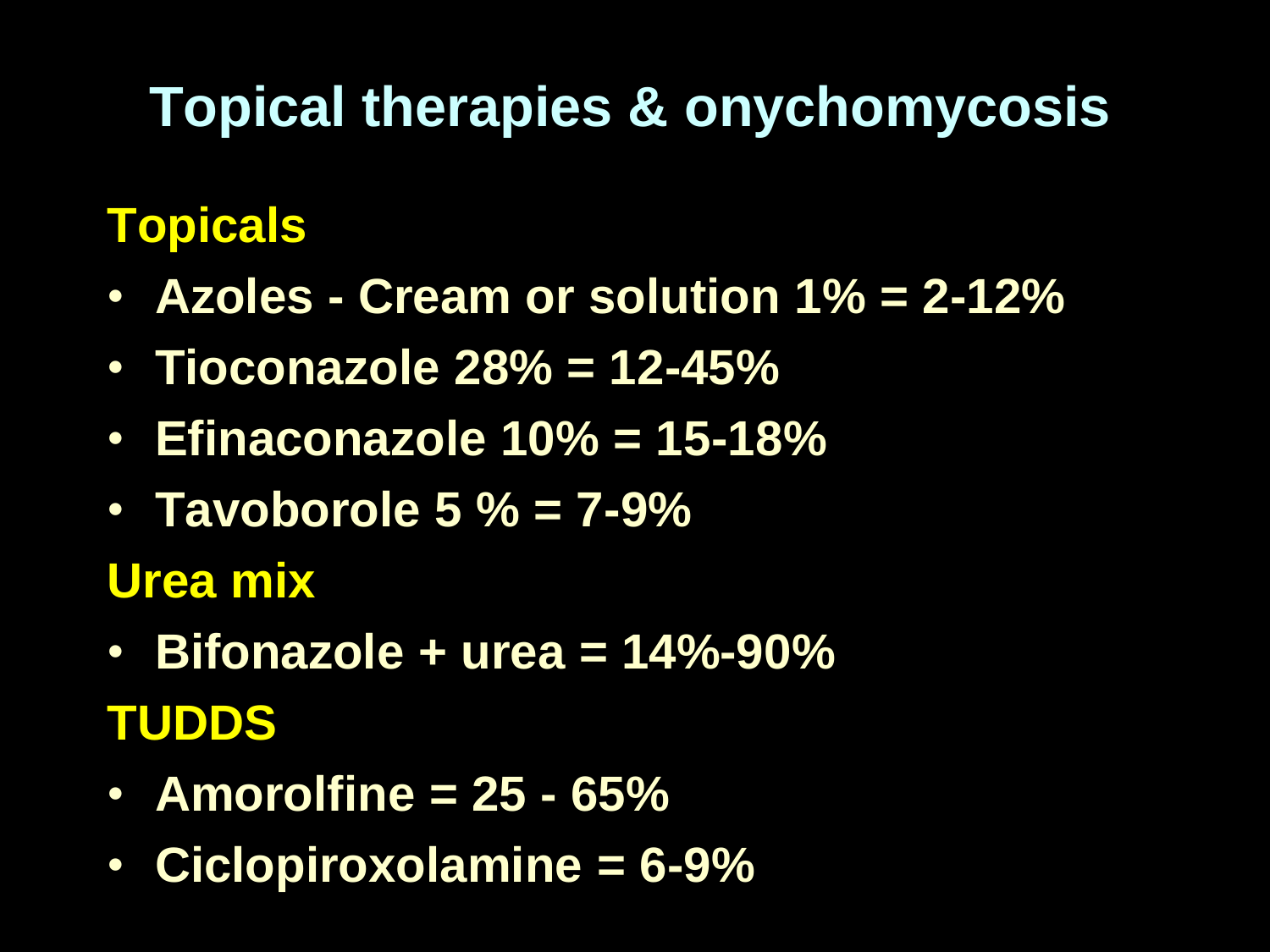# **Systemic therapies & onychomycosis**

- **Griseofulvin 25% - 65%**
- **Ketoconazole 28% - 75 %**
- **Terbinafine 45 % - 85%**
- **Itraconazole 35% - 84%**
- **Fluconazole 37% - 62%**
- **Posaconazole 54% - 70%**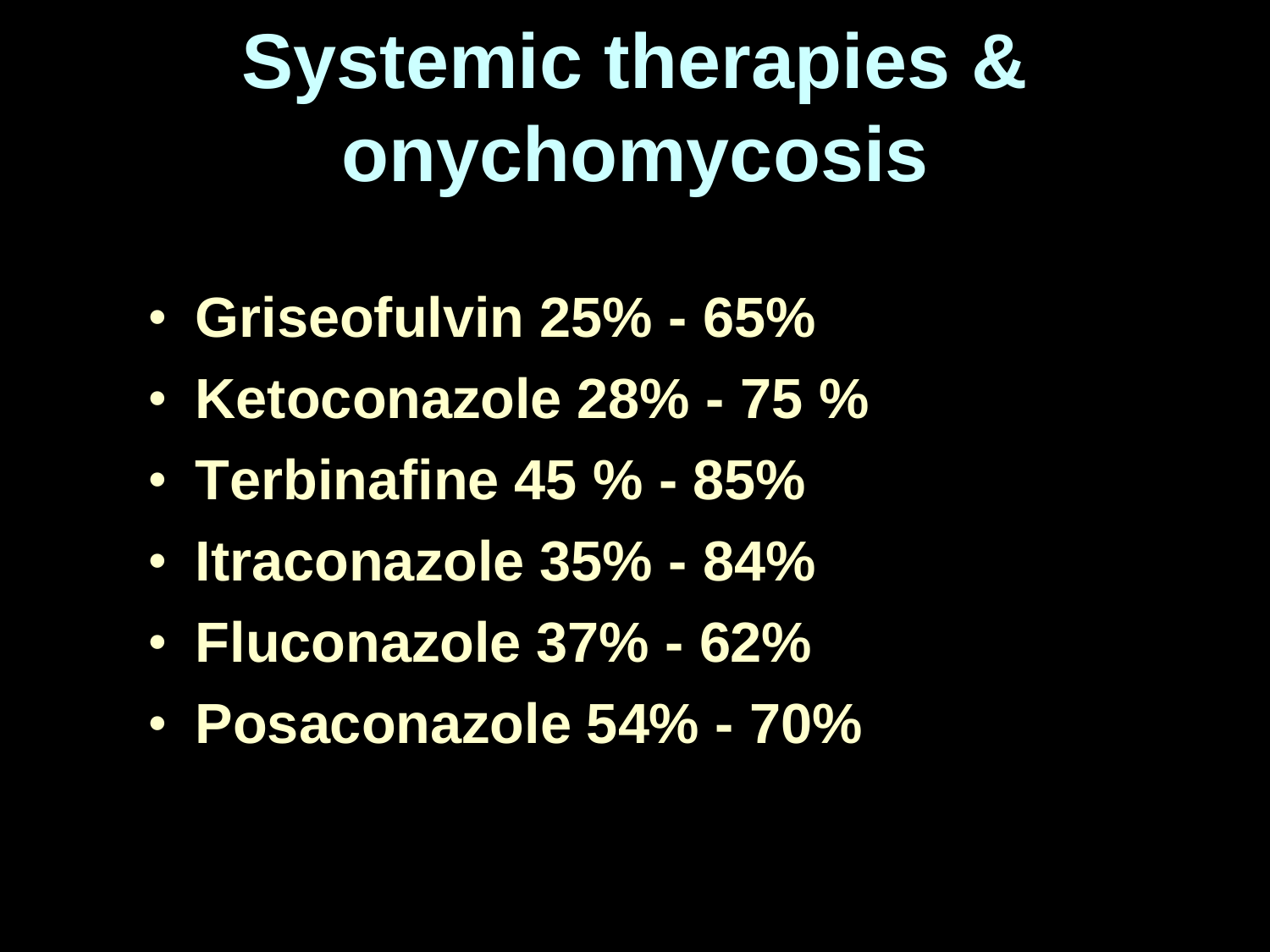# **Voriconazole – dermatophytes & superficial mould pathogens**

- **Susceptible in vitro**
- **Active against** *M.canis*  **in animal model (Saunte 2007)**
- **Cure or stabilisation of deep** *Scytalidium*  **infections – MIC 0.03 to 0.5 mg/L (lower than terbinafine, itraconazole)**
- **Others –** *A.fumigatus* **>0,05,** *Fusarium* **c 4**

#### **MIC 50s Dermatophytes**

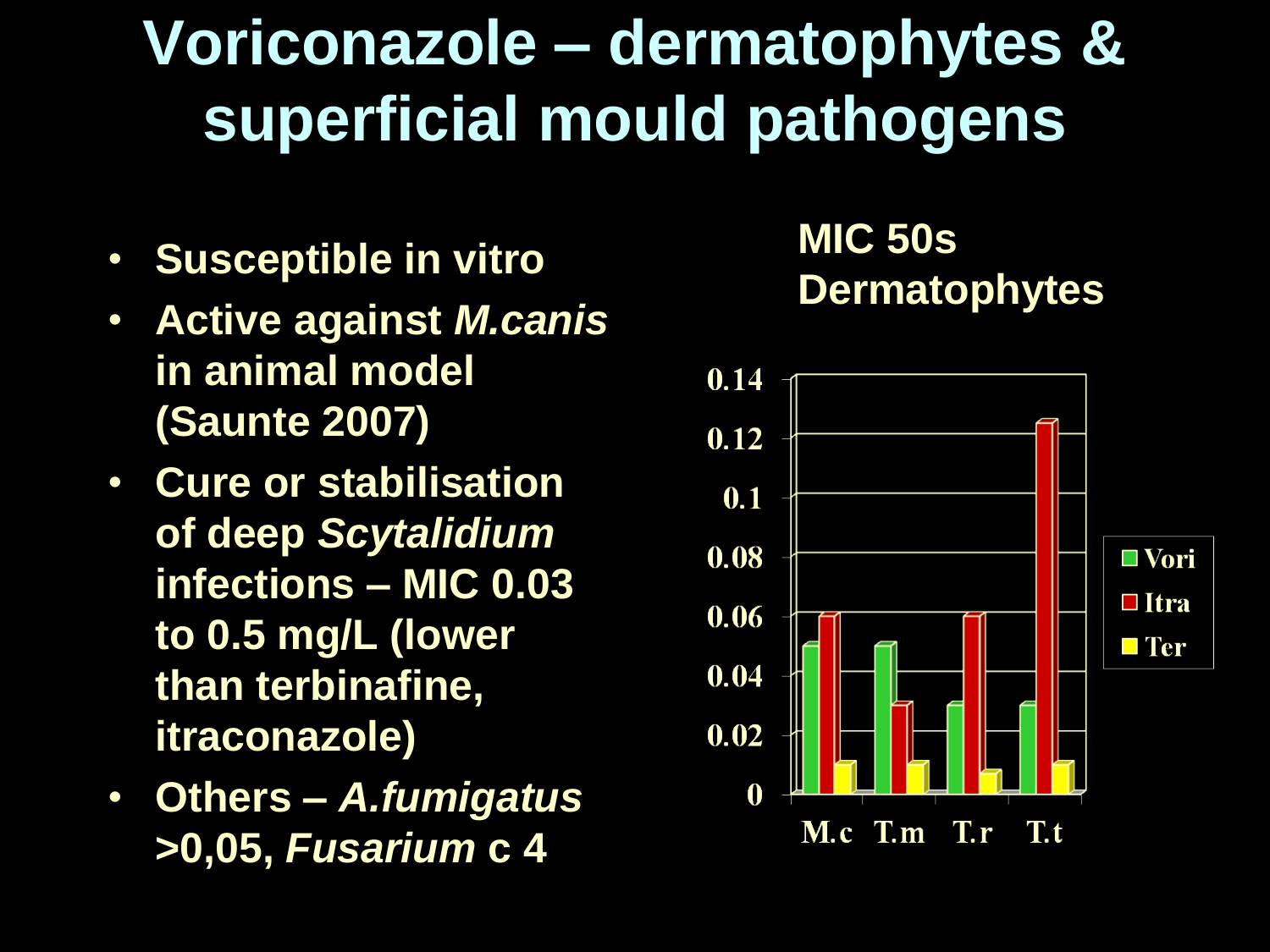# **Reasons for Treatment Failure**

- **Compliance**
- **Penetration**
- **Bioavailability**
- **Drug interactions**
- **Resistance**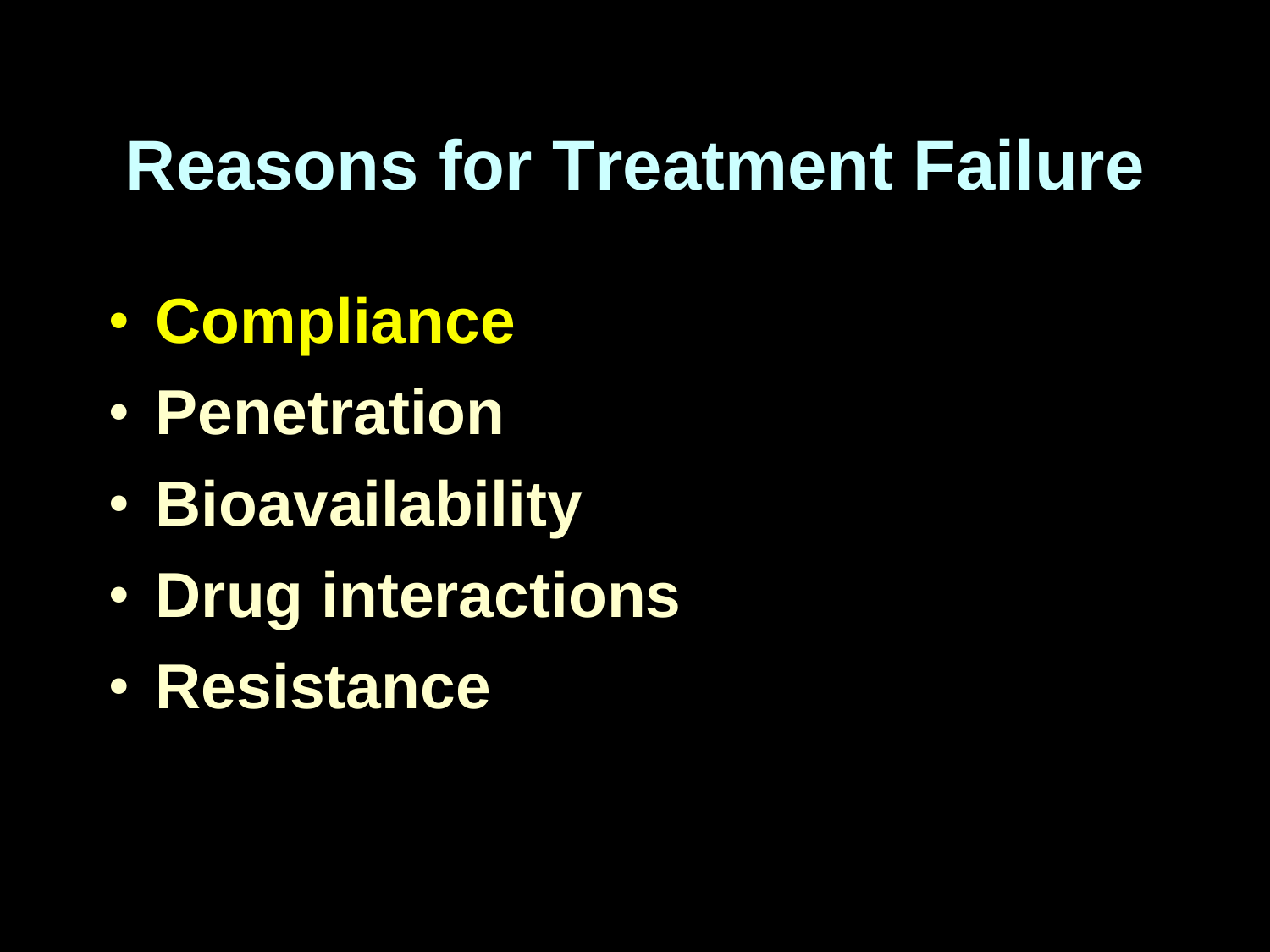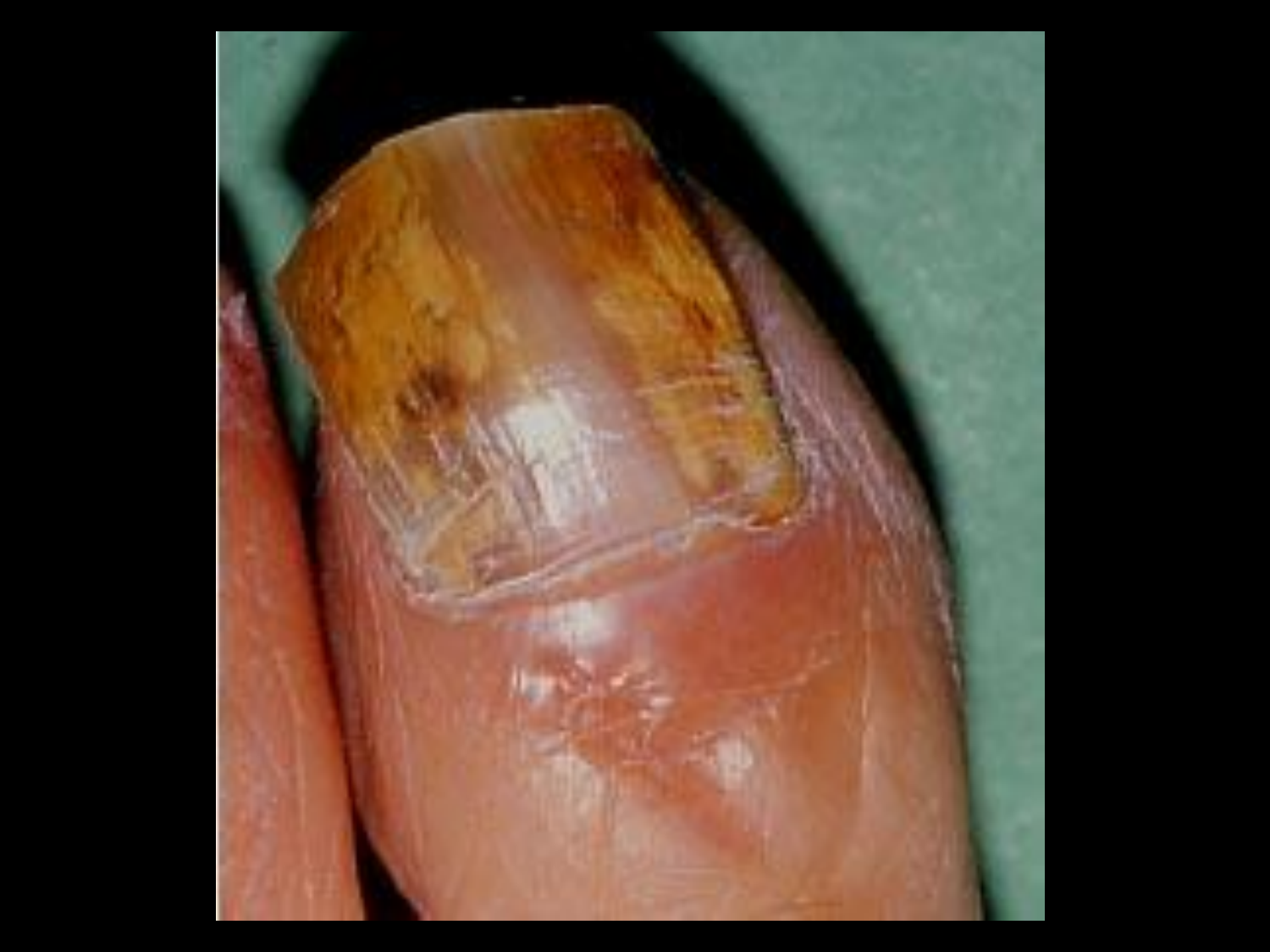## **Bioavailability**



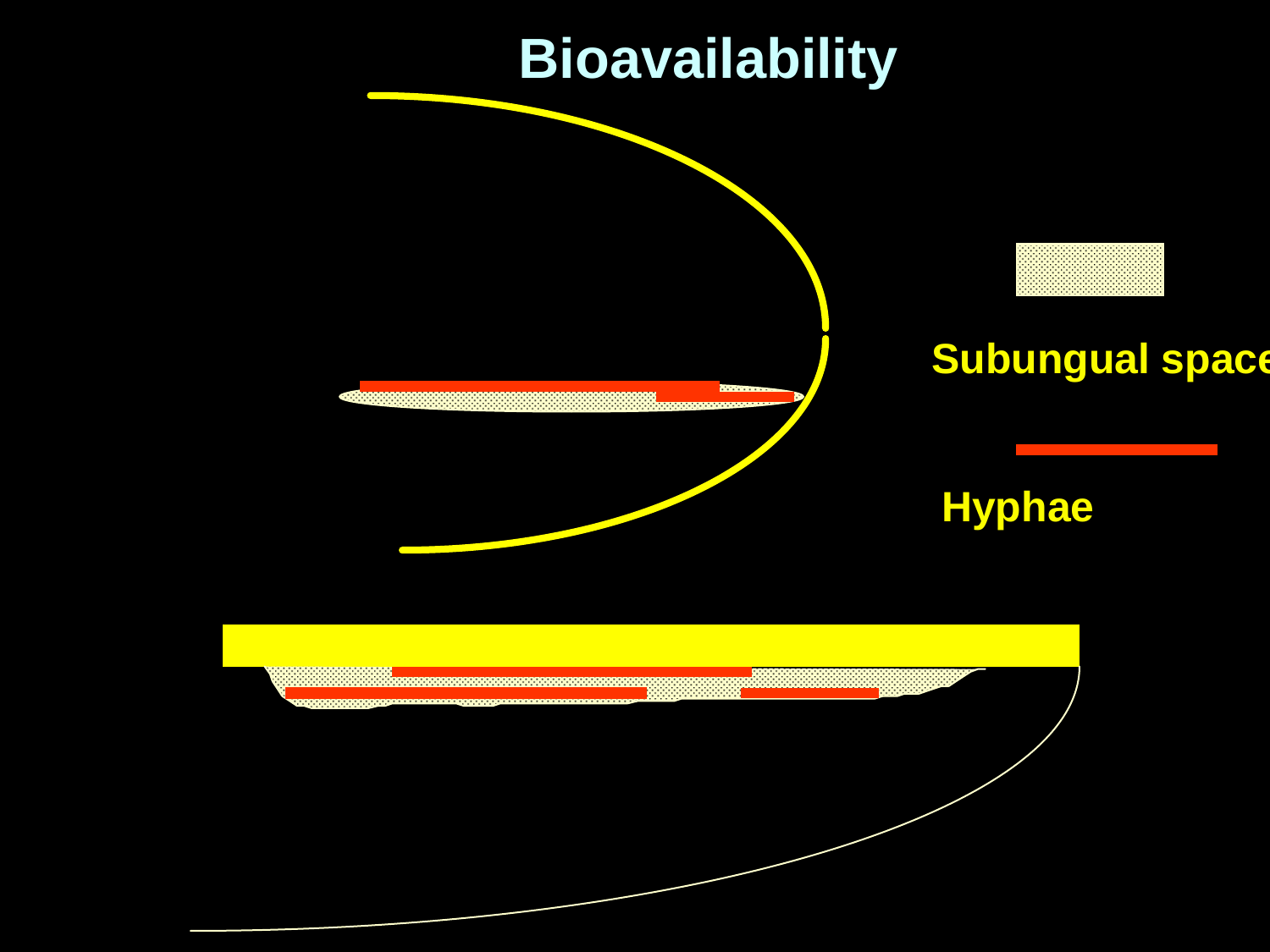#### *Trichophyton rubrum*

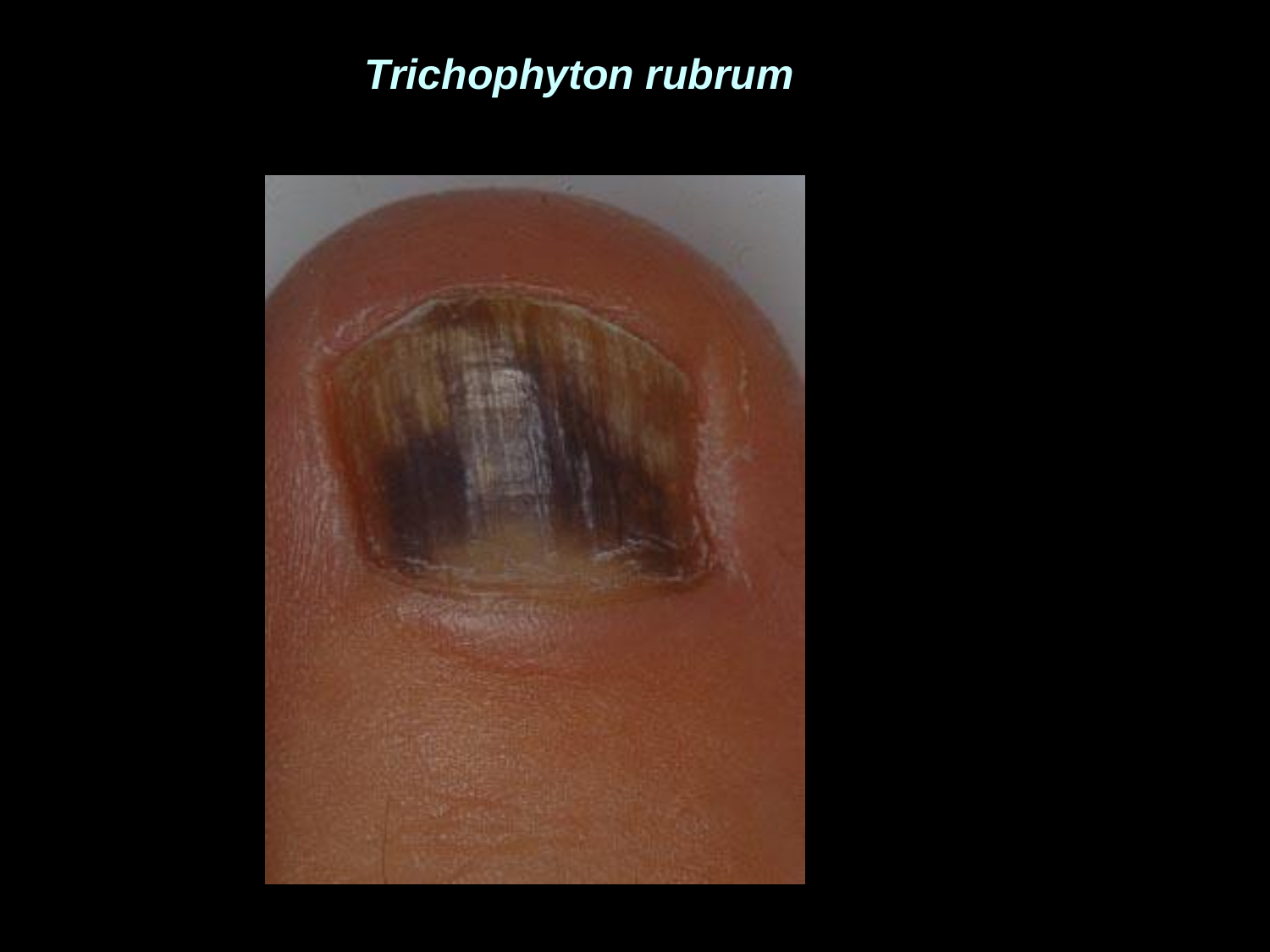# **Resistance in superficial mycoses – the practicalities**

- **Rare**
- **Mainly with Candida spp**
- **a) secondary to low dosage in face on immunosuppression eg untreated HIV/AIDS**
- **b) primary resistance eg** *C.glabrata* **( fluconazole)**
- **Dermatophytes – V rare e.g**
- **a) terbinafine >4mg/L** *T.rubrum* **(Mukherjee 2007)**
- **b) itraconazole > 32mg/L** *T.rubrum* **( Mendez-Tovar 2007)**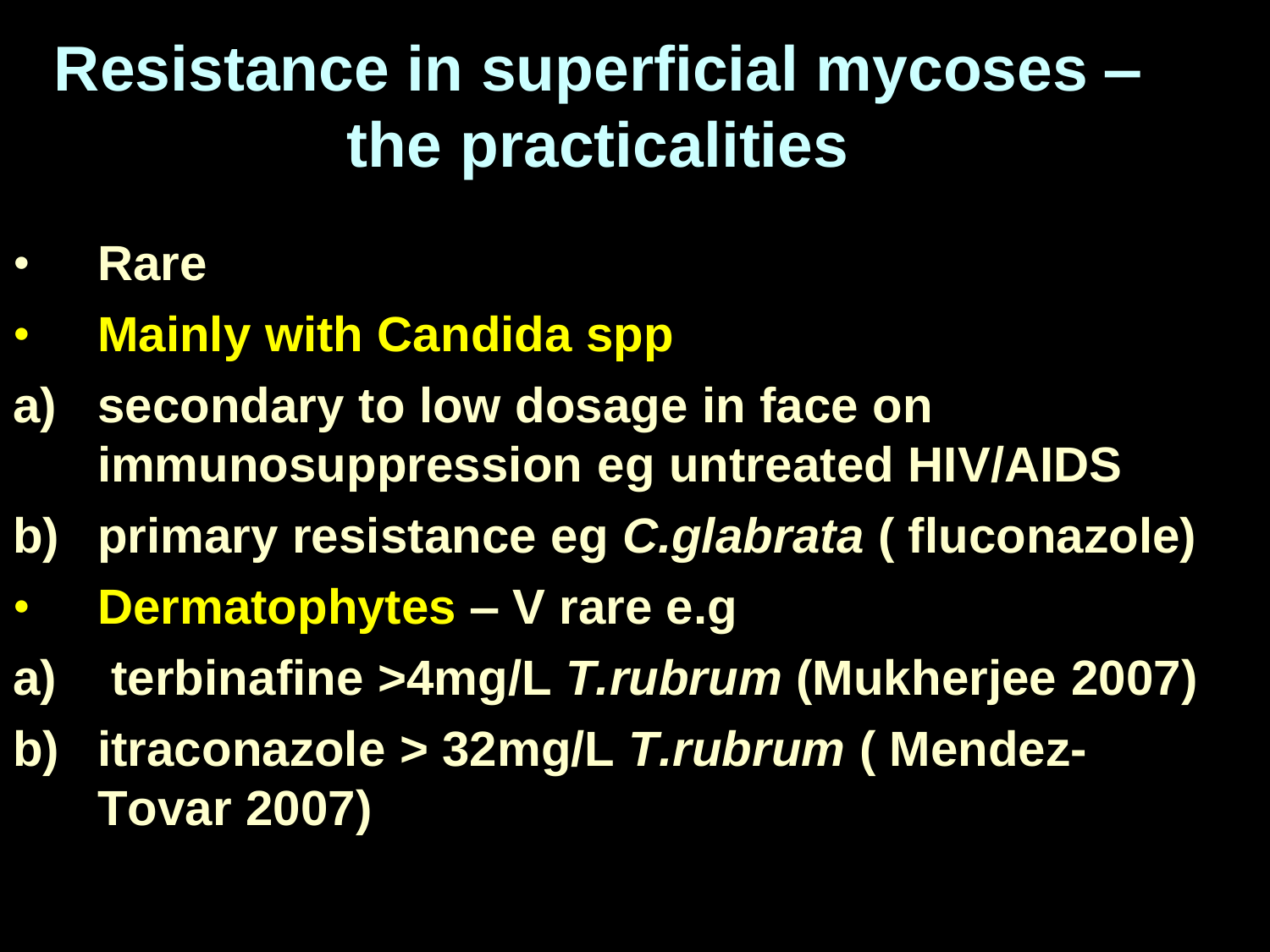# **Management of difficult cases**

- **Should I test for drug resistance ?**
- **What about the new drugs ?**
- **Can I prevent relapse ?**
- **When do i use surgery ?**
- **What are useful combinations of drugs ?**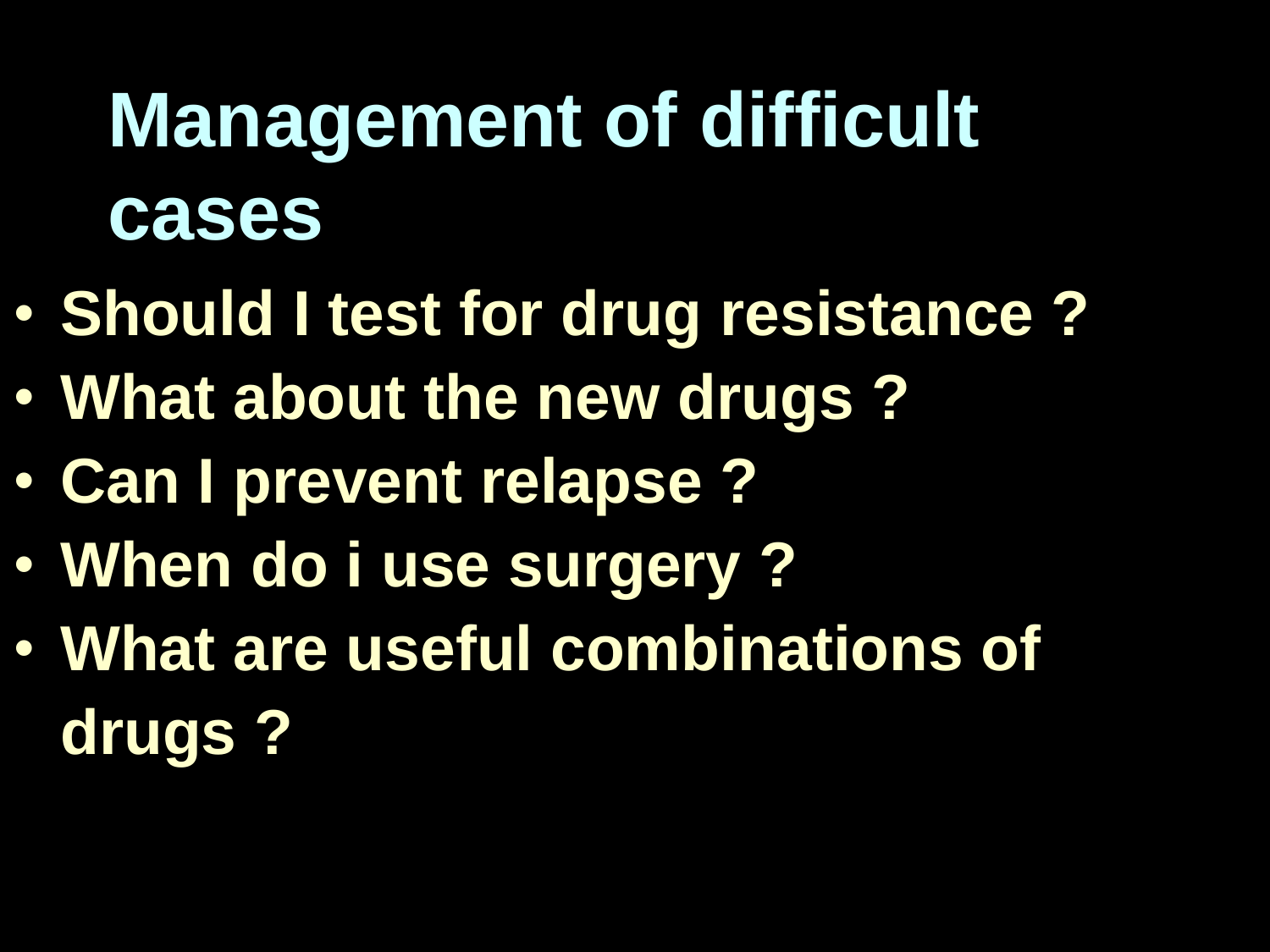# **Laser Treatment**

- **Laser choice eg Nd:YAG 1064-nm laser, Fotona XP**
- **Duration and spacing of treatments**
- **Long terms follow up**
- **Place of adjunctive antifungal therapy**

**Since 2010, the FDA has approved seven laser devices to be used as a** *cosmetic treatment* **for the 'temporary increase in clear nail growth in patients with onychomycosis.**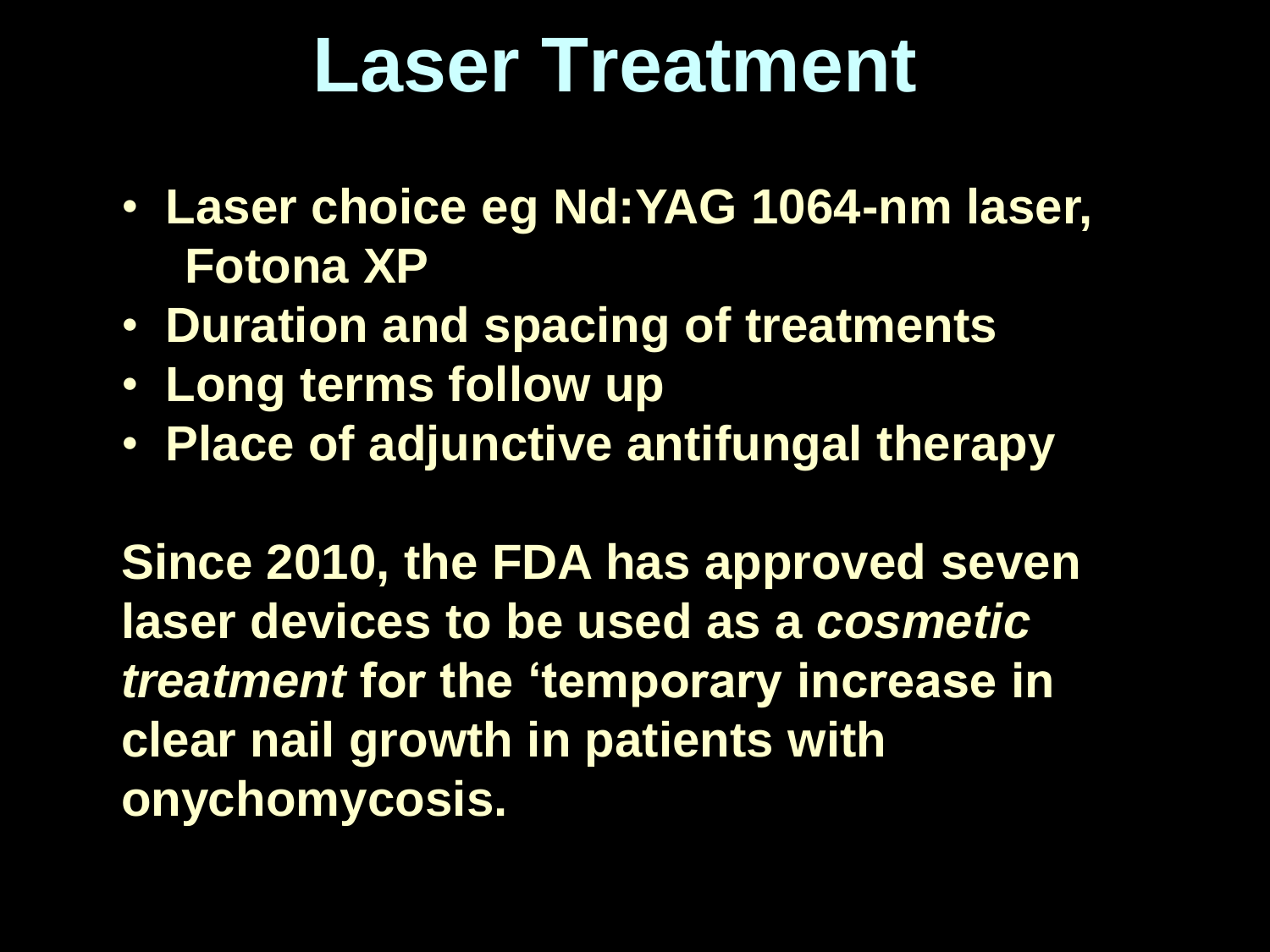## **Clinical/mycological study of in vitro and in vivo responses to laser for onychomycosis**

- **Carney et al 2013 JAAD**
- **Used Nd:YAG 1064**
- **In vitro killing after 15 min**
- **But 5 sessions of treatment resulted in no change in microscopy, culture or severity after 6 months**

#### **Severity index after laser Rx**

| <b>Nail</b> | <b>Baseline OSI score</b> | Wk-5 OSI score | Wk-24 OSI score |
|-------------|---------------------------|----------------|-----------------|
| 1           | $2 \ (Mild)$              | 1 (Mild)       | 1 (Mild)        |
| 2           | $1 \n(Mild)$              | 2 (Mild)       | (Mild)          |
| 3           | $1 \n(Mild)$              | 9 (Mild)       | 4 (Mild)        |
| 4           | 4 (Mild)                  | 4 (Mild)       | 9 (Moderate)    |
| 5           | $2 \ (Mild)$              | $2 \n(Mild)$   | $2 \ (Mild)$    |
| 6           | 26 (Severe)               | 26 (Severe)    | 30 (Severe)     |
| 7           | 12 (Moderate)             | 12 (Moderate)  | 18 (Severe)     |
| 8           | 12 (Moderate)             | 12 (Moderate)  | 12 (Moderate)   |
| 9           | 18 (Severe)               | 18 (Severe)    | 25 (Severe)     |
| 10          | 16 (Severe)               | 16 (Severe)    | 16 (Severe)     |
| 11          | 12 (Moderate)             | 12 (Moderate)  | 12 (Moderate)   |
| 12          | 16 (Severe)               | 16 (Severe)    | 16 (Severe)     |
| 13          | 35 (Severe)               | 26 (Severe)    | 26 (Severe)     |
| 14          | 35 (Severe)               | 35 (Severe)    | 26 (Severe)     |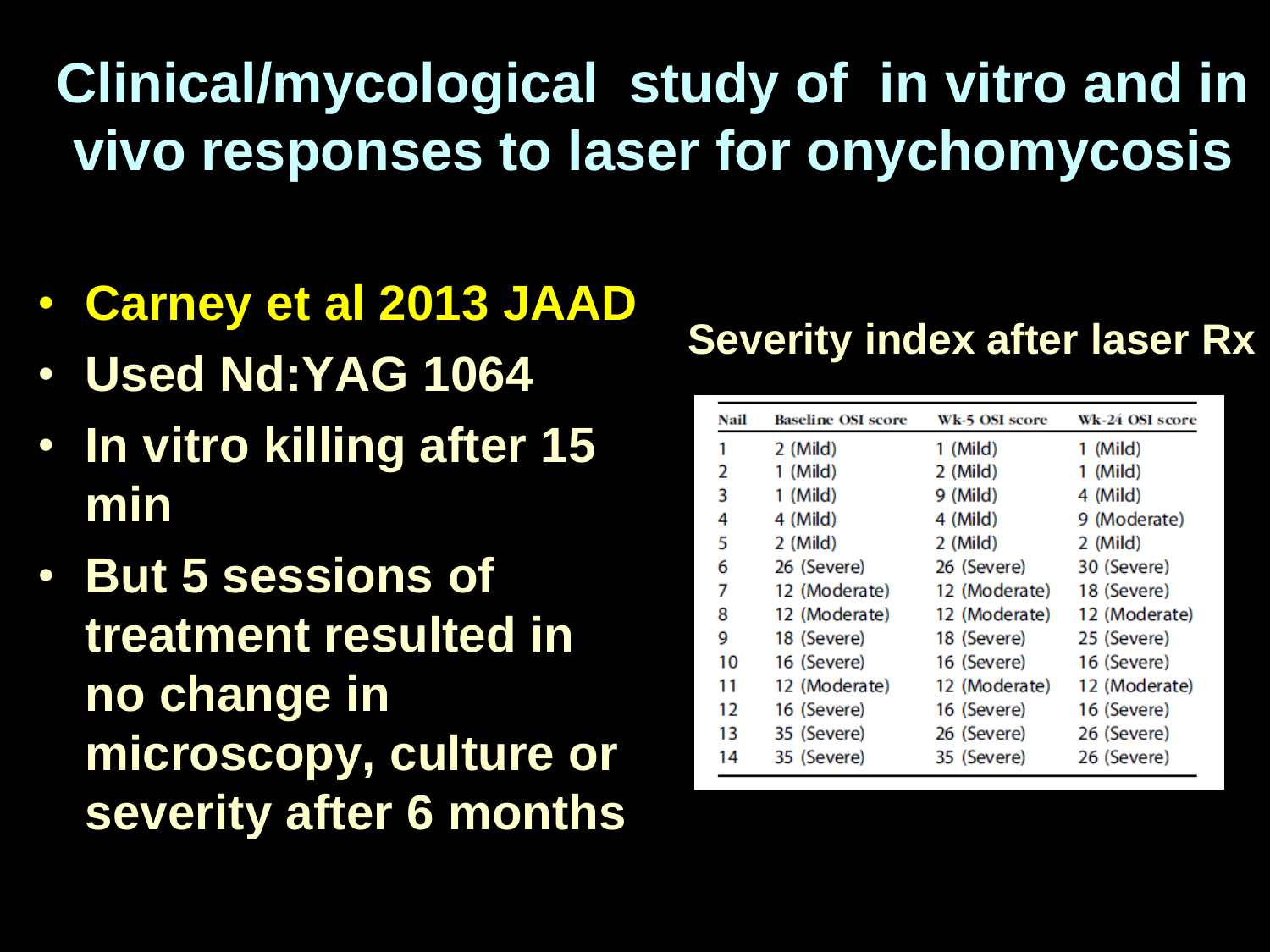## **Other treatments**

**1. Photodynamic therapy (5-aminolevulinic acid (ALA), methyl aminolevulinate, and methylene blue (MB). Cure rates 43-100% at 12 months . Better with regular treatment for 6/12**

**2. Iontophoresis – Terbinafine gel – 40% cure**

**3. Drilling with topical terbinafine - clinical improvement but without cure**

**4. Surgical or chemical ablation**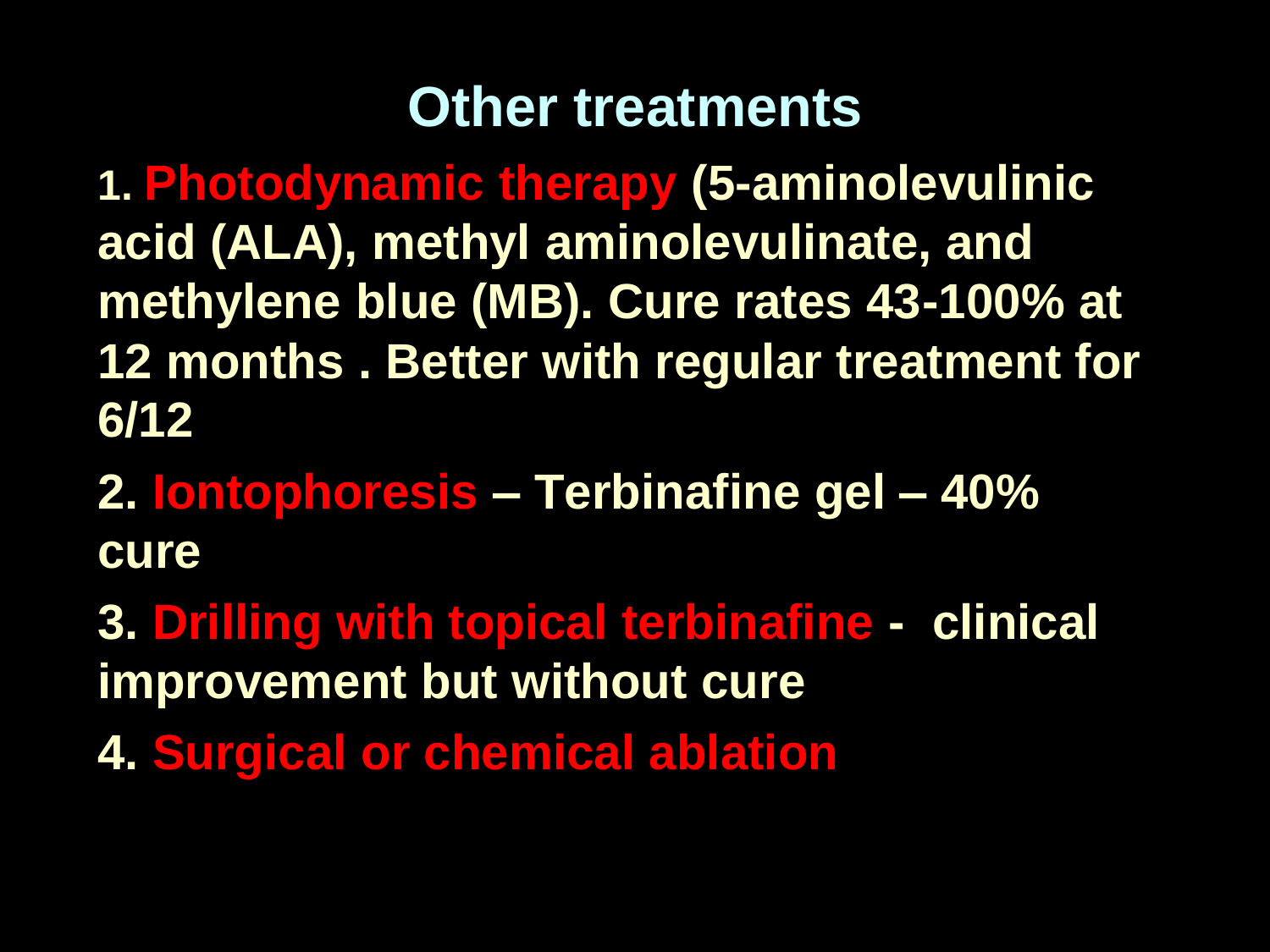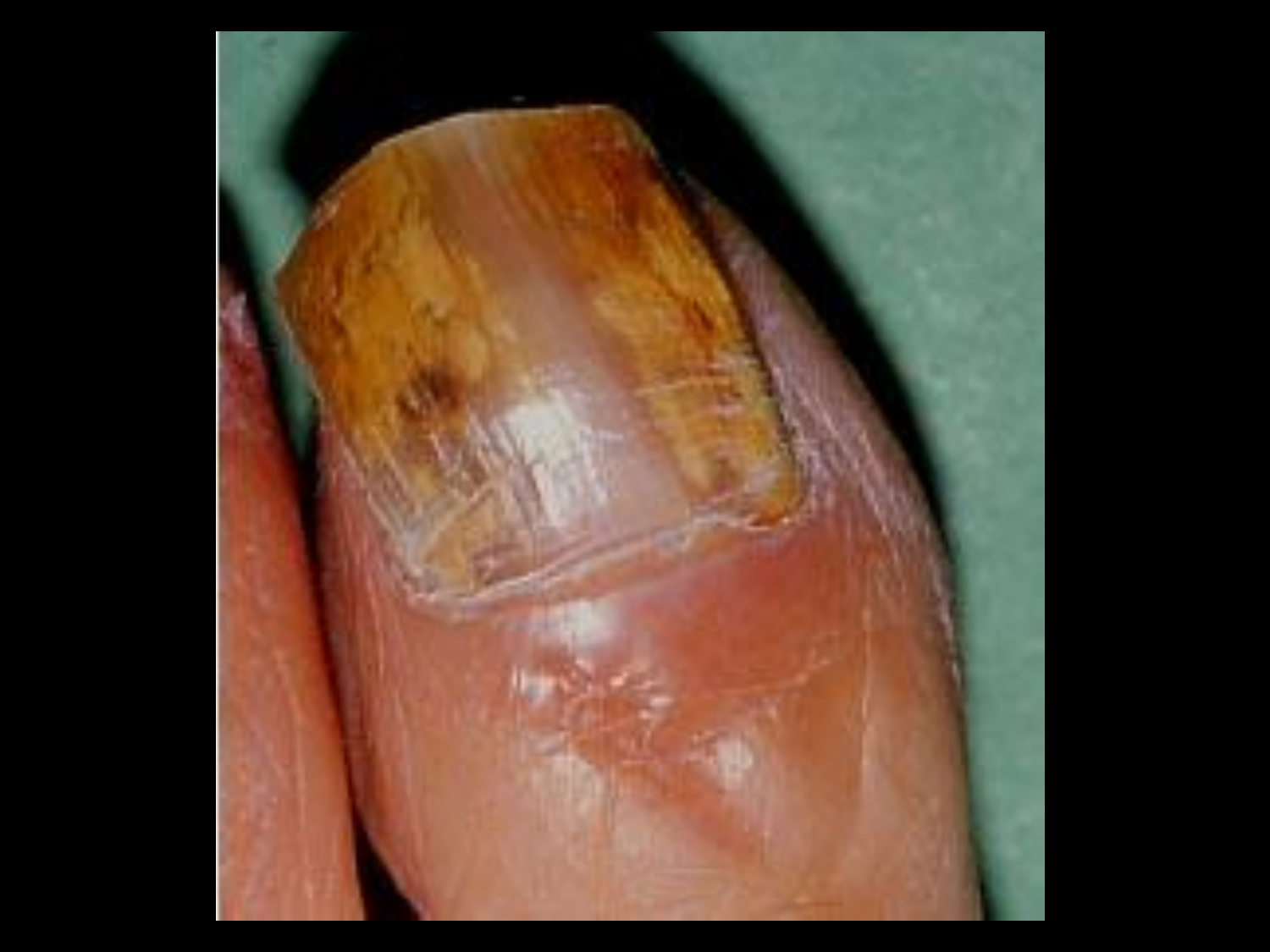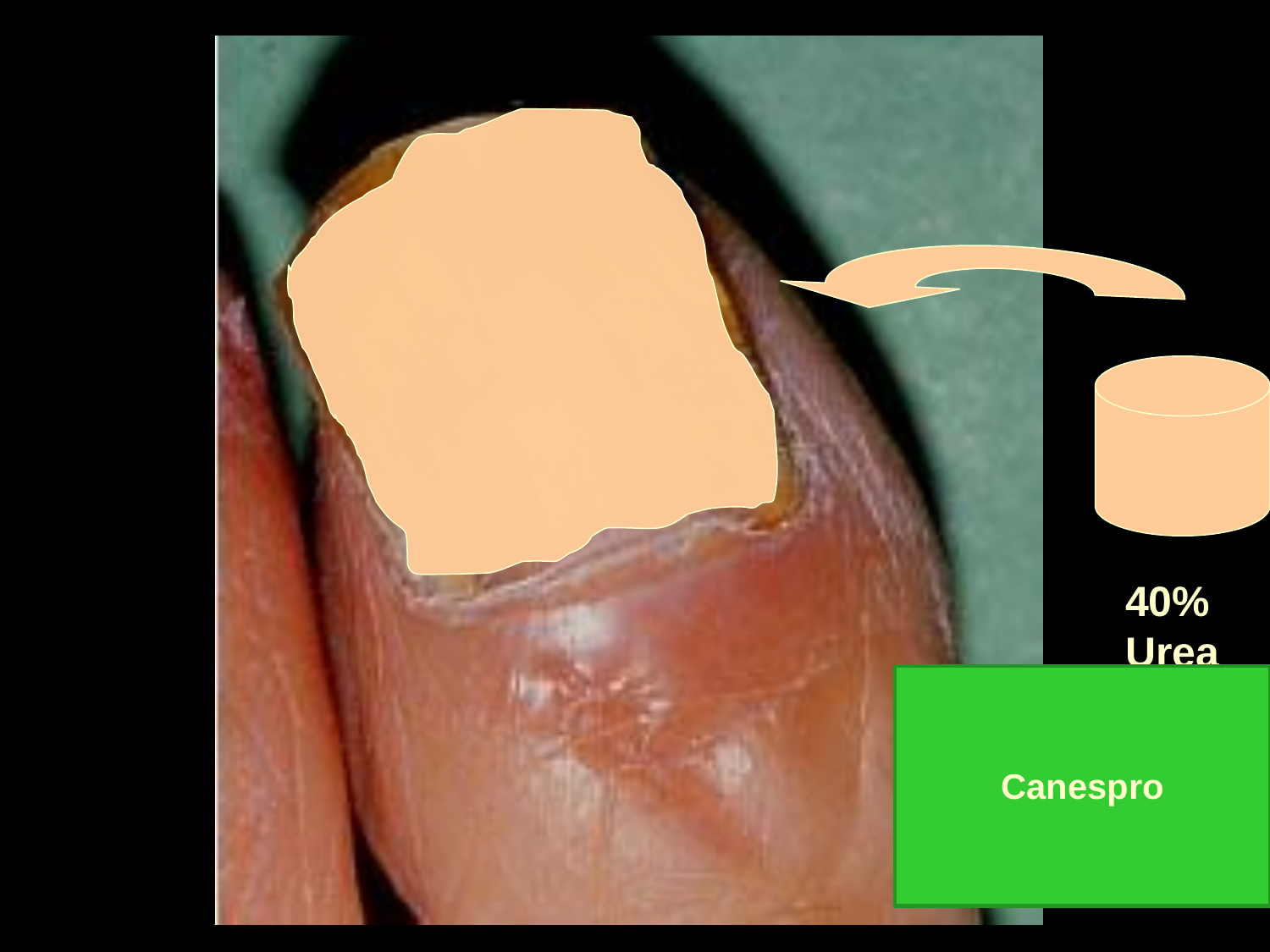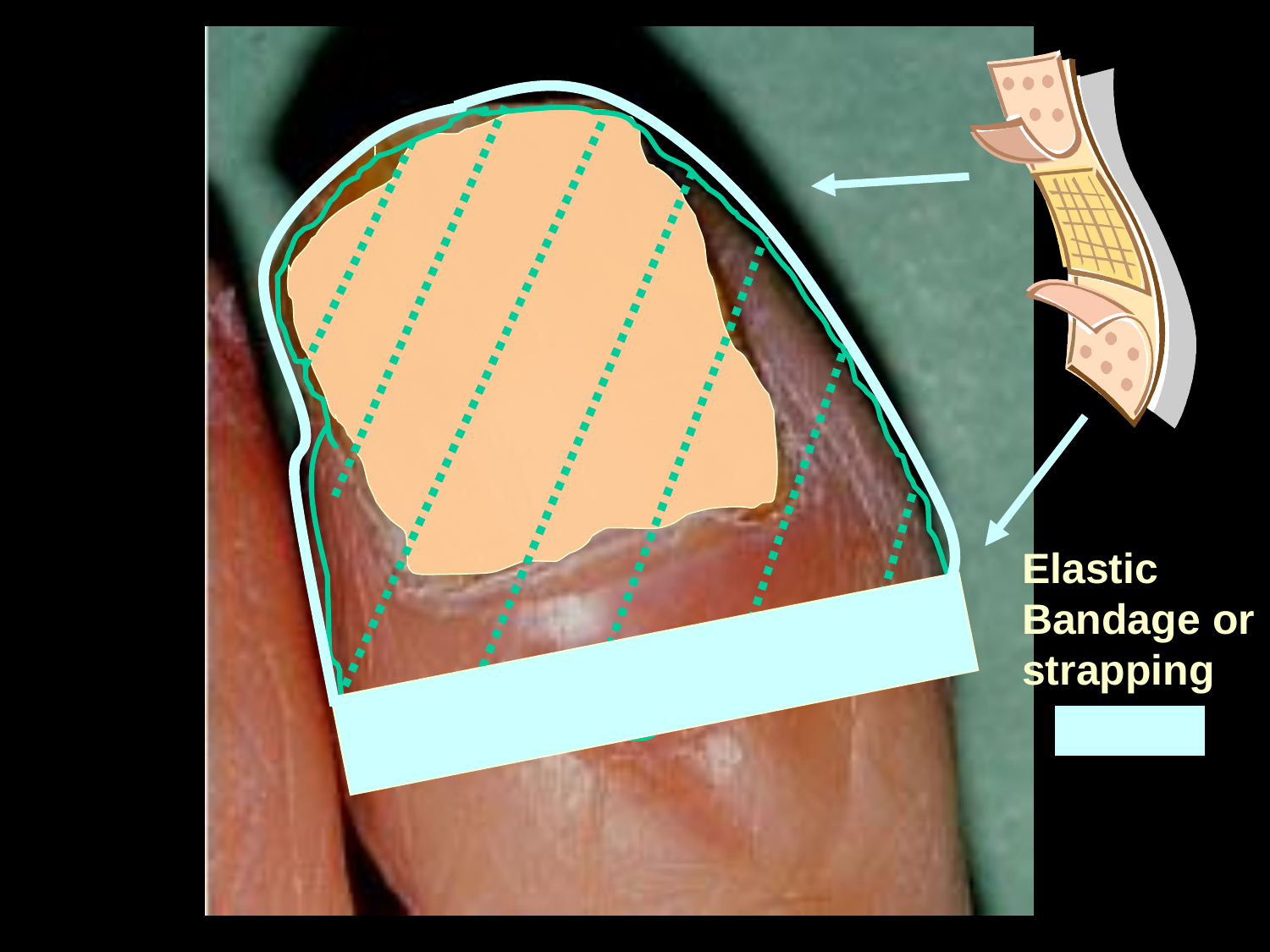### **Use nail clippers or surgical scissors to remove affected nail**





**Remove debris & lightly curette nail bed.**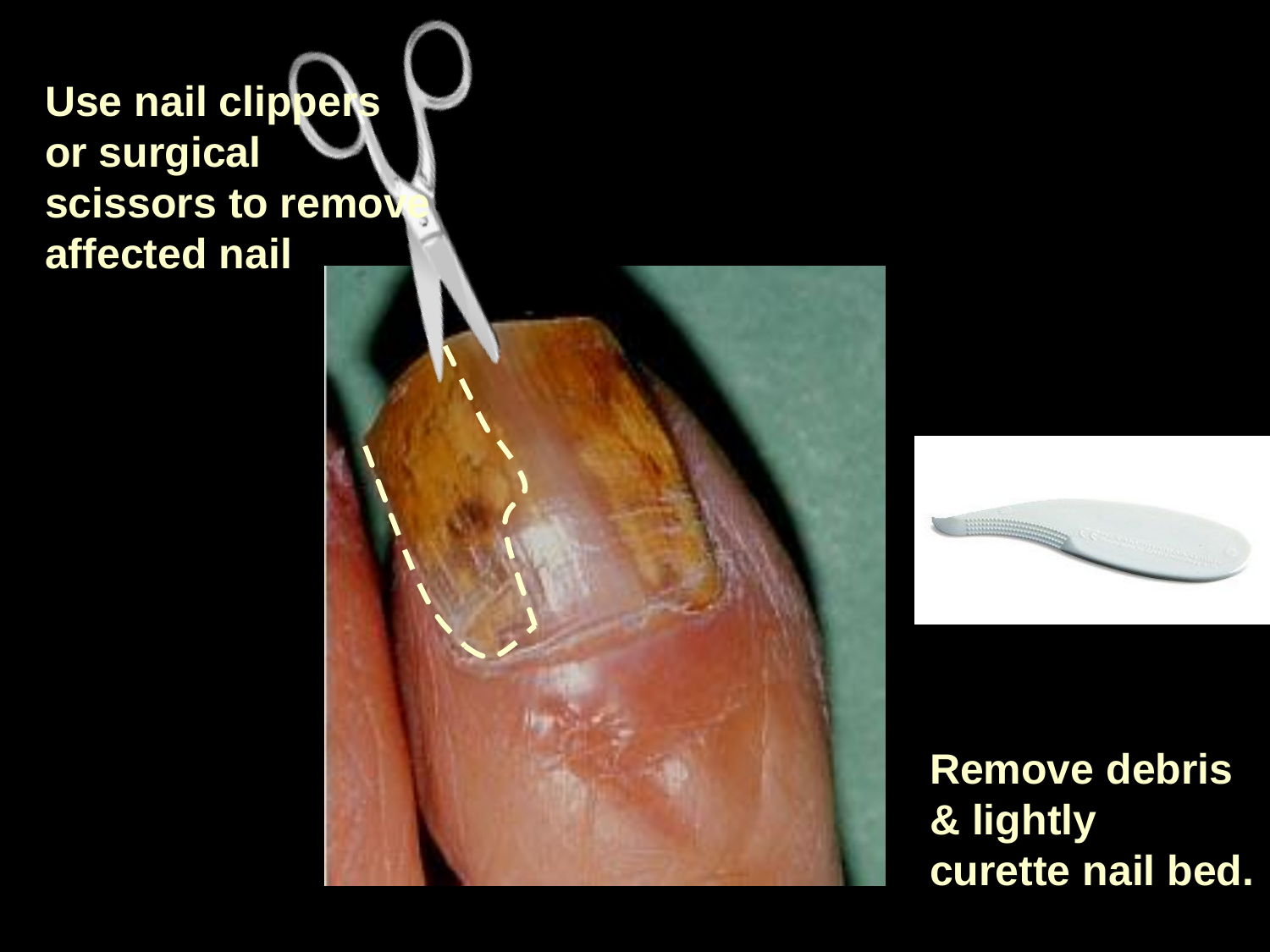# **Oral therapy plus debridement of the nail plate ( Jennings MB 2006 )**

- **255 on terbinafine 12 w, 249 on terbinafine plus debridement**
- **No effect of duration of disease or extent on cure rate**
- **No description of debridement techniques**
- **48w follow up**

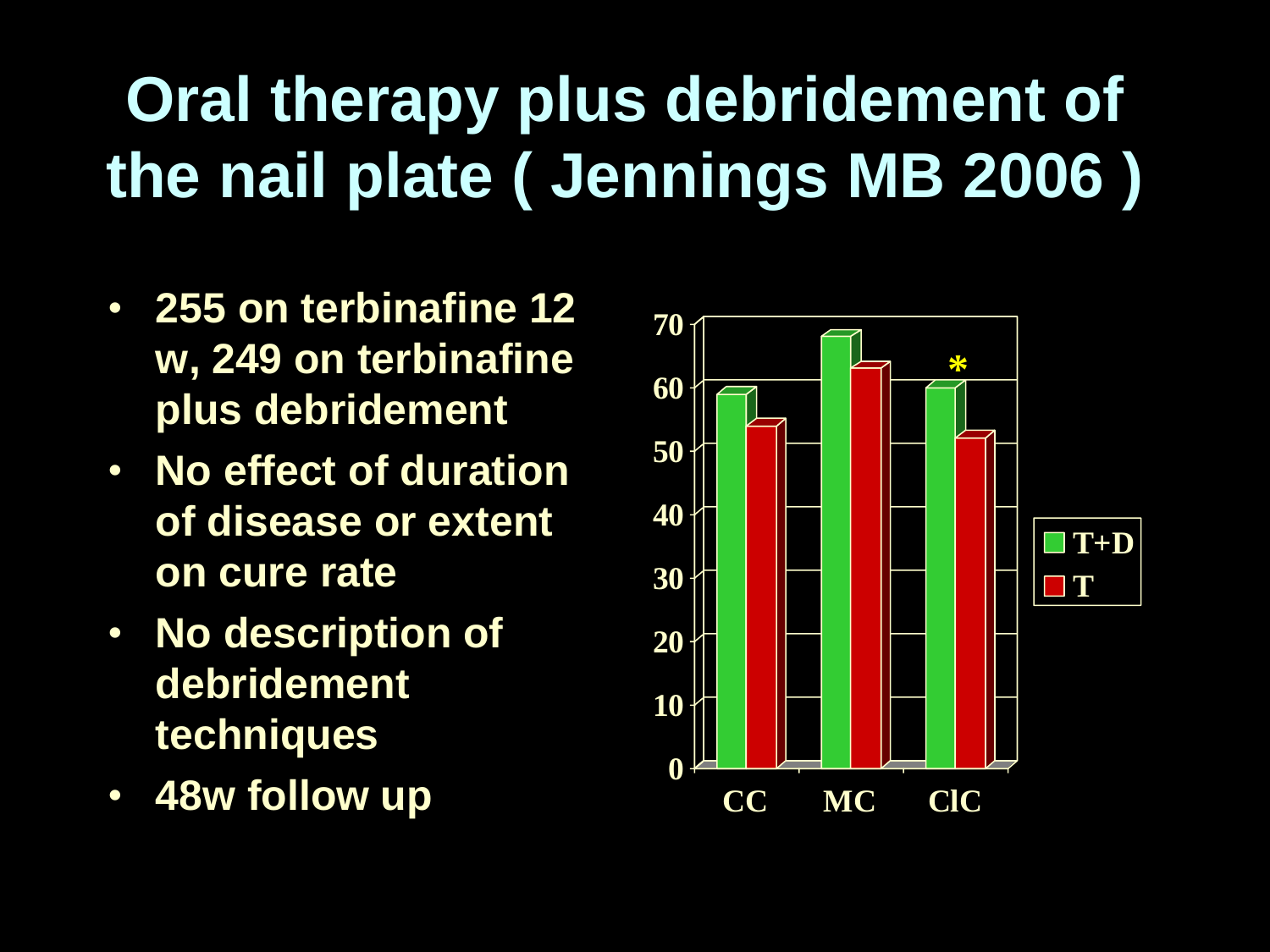**Can one use combinations of drugs e.g. oral/oral or oral/topical ?**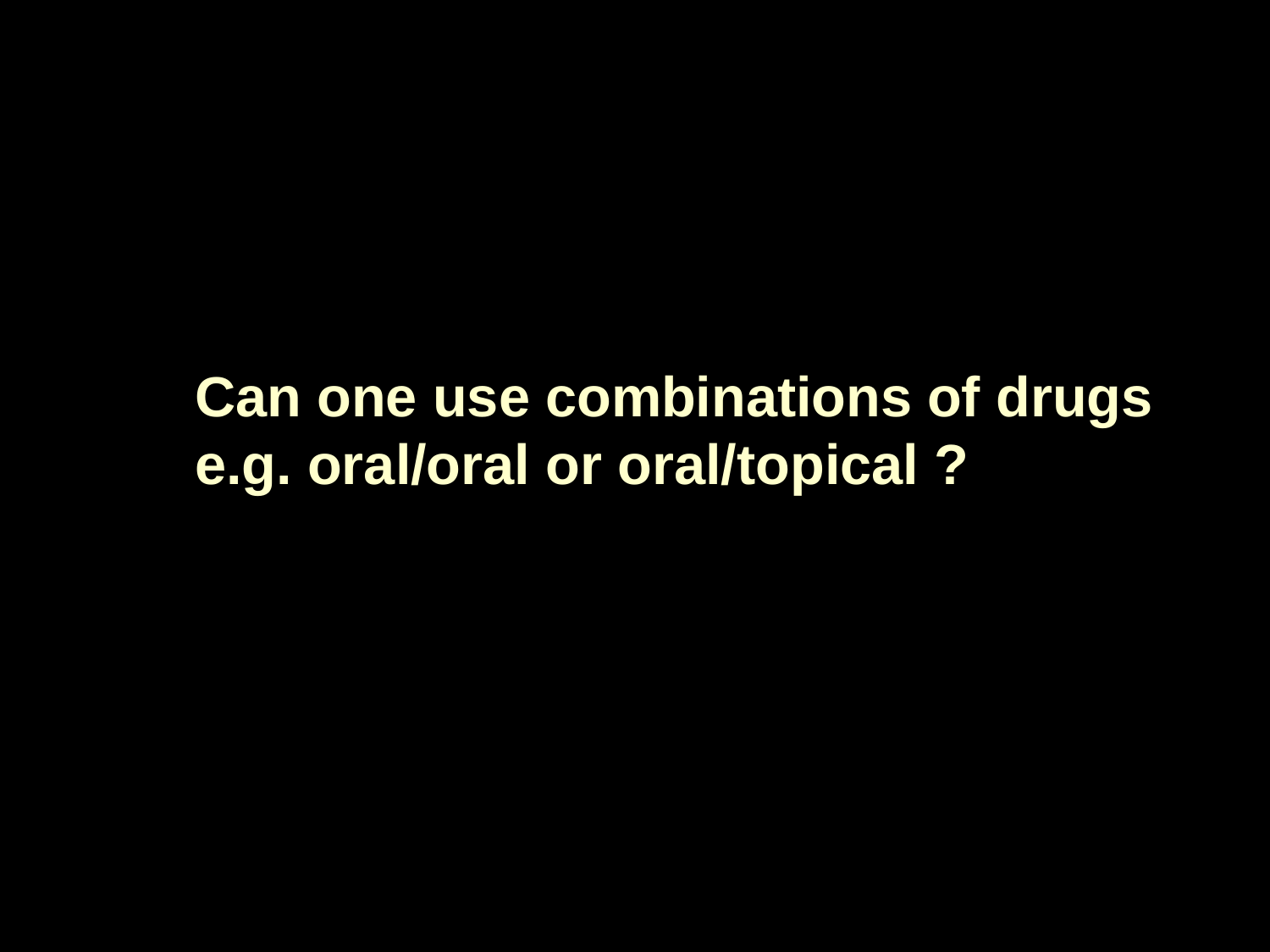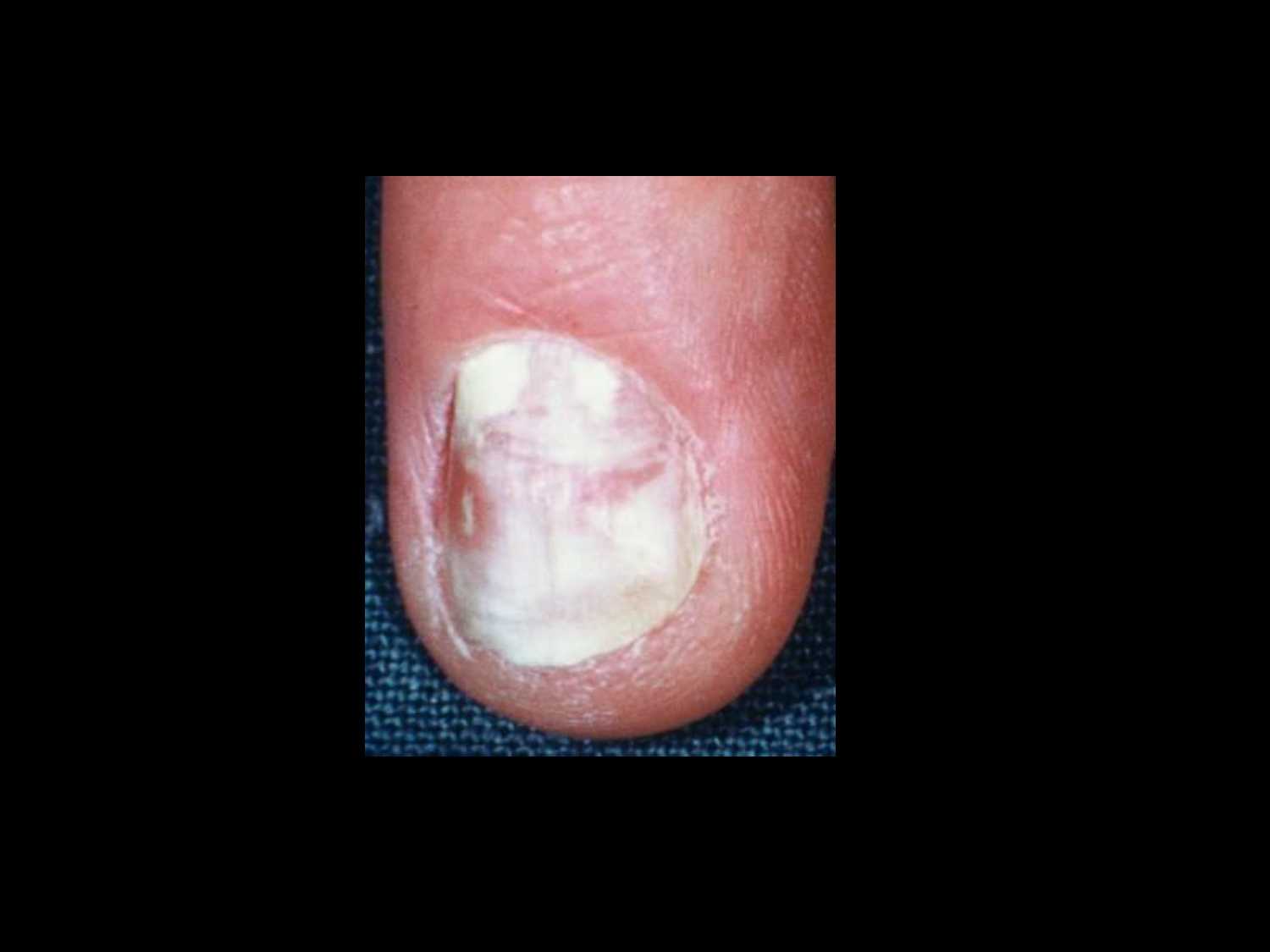## **Amorolfine and terbinafine for onychomycosis ( Baran, Sigurgeirrsson et al BJD 2007 157 149)**

- **Multicentre open label – matrix involved**
- **249 patients with advanced toenail onychomycosis**
- **Amorolfine/terbinafine 12 w( AT), terbinafine 12 w ( T)**
- **Final assessment – 18 months. Clinical cure plus negative mycology**

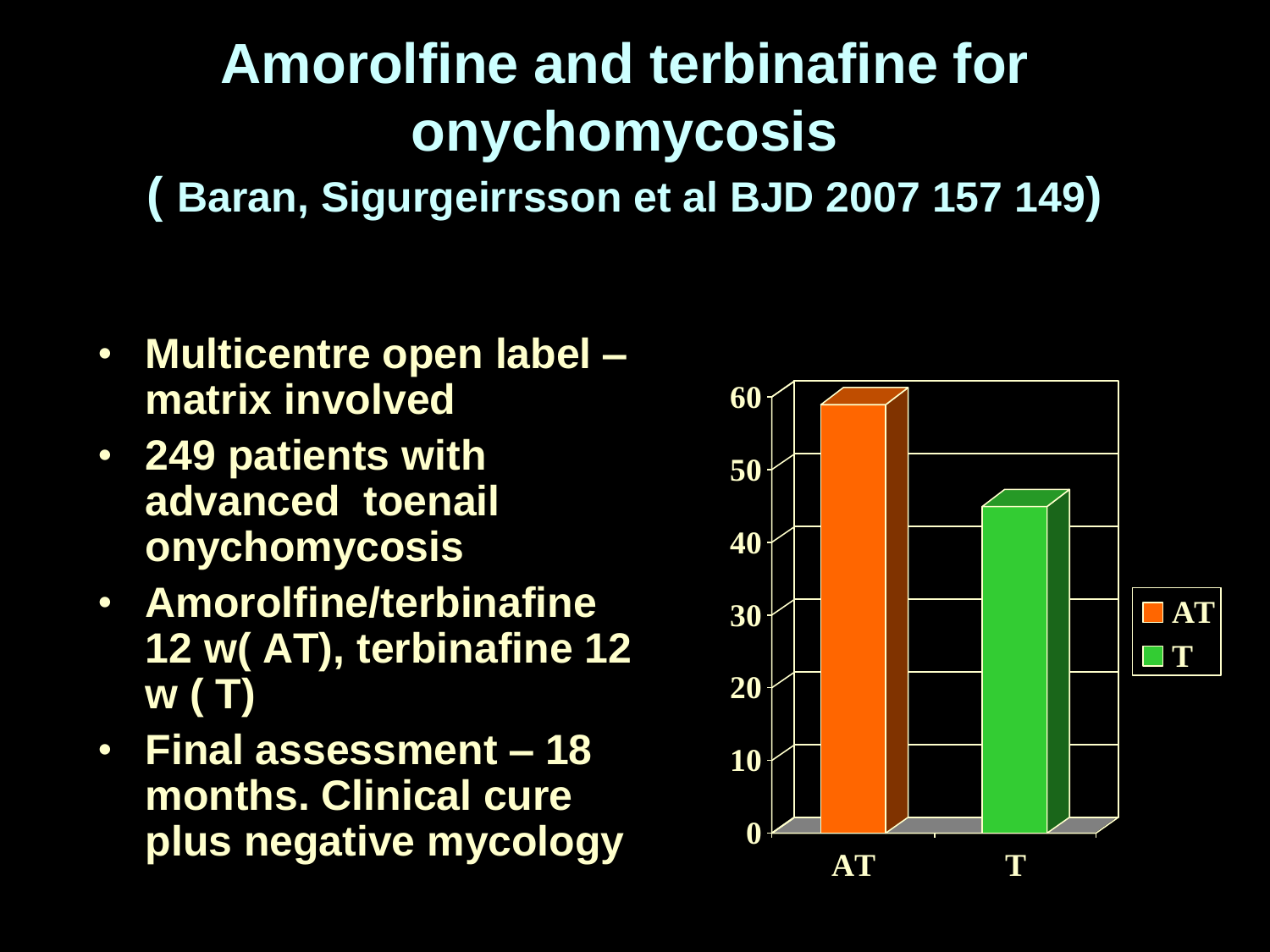**Treatment of recalcitrant tinea corporis with combination terbinafine ( 250 mg daily ) & itraconazole ( 100mg daily )**

- **6 patients referred with treatment unresponsive tinea corporis**
- **Failed on >6 months terbinafine**
- **3 were on systemic steroids, 1 ichthyosis**
- **MICs for both terbinafine & itraconazole in normal range**

| <b>Organism</b> | <b>End</b> | <b>FU</b>               |
|-----------------|------------|-------------------------|
|                 | $(4-6m)$   | (6 <sub>m</sub> )       |
| T.rubrum (5)    | 5          | 3                       |
|                 |            | $\overline{\mathbf{2}}$ |
|                 |            | relapsed                |
| <b>M.canis</b>  | 1          |                         |
| (1)             |            |                         |
|                 |            |                         |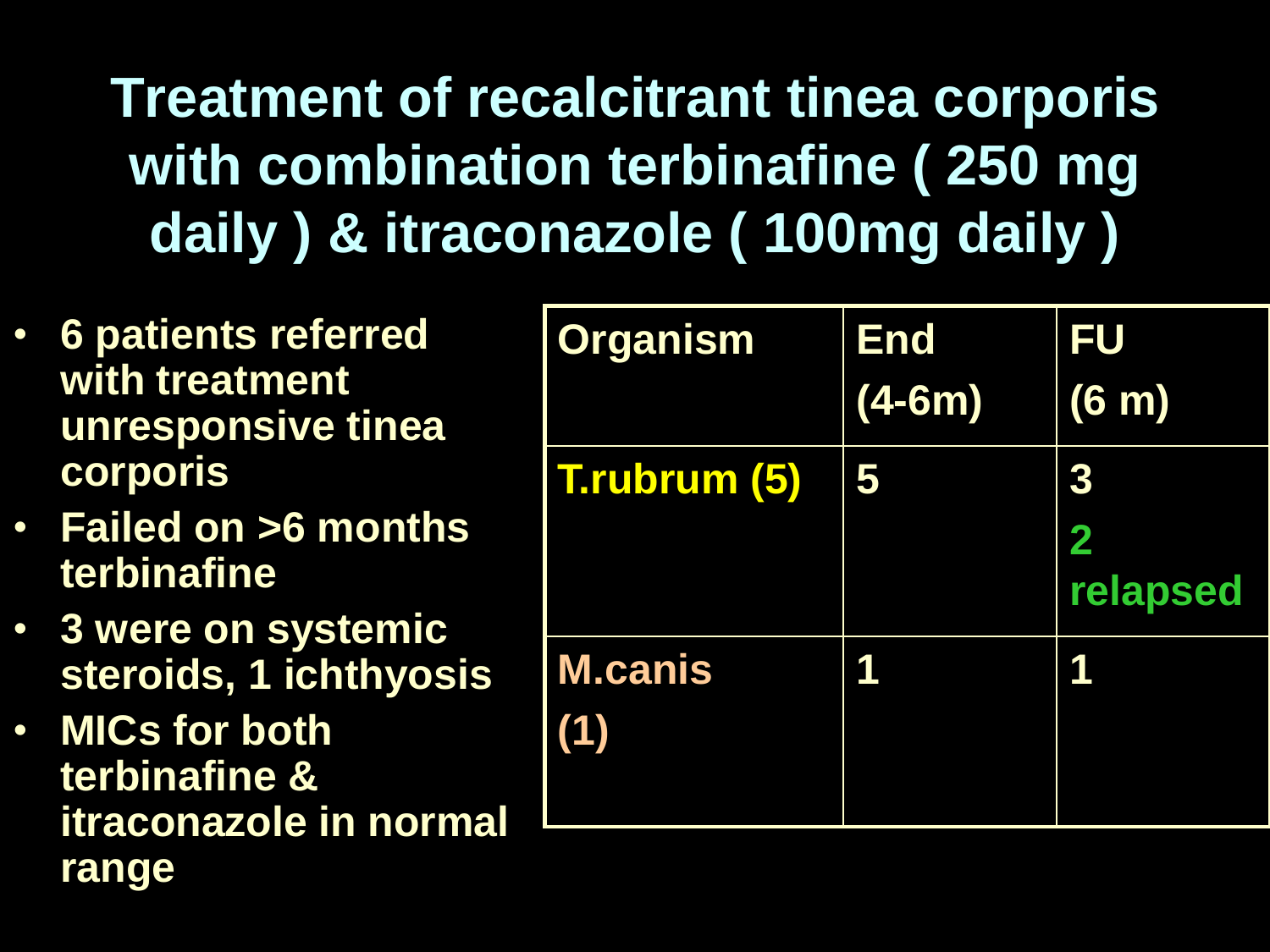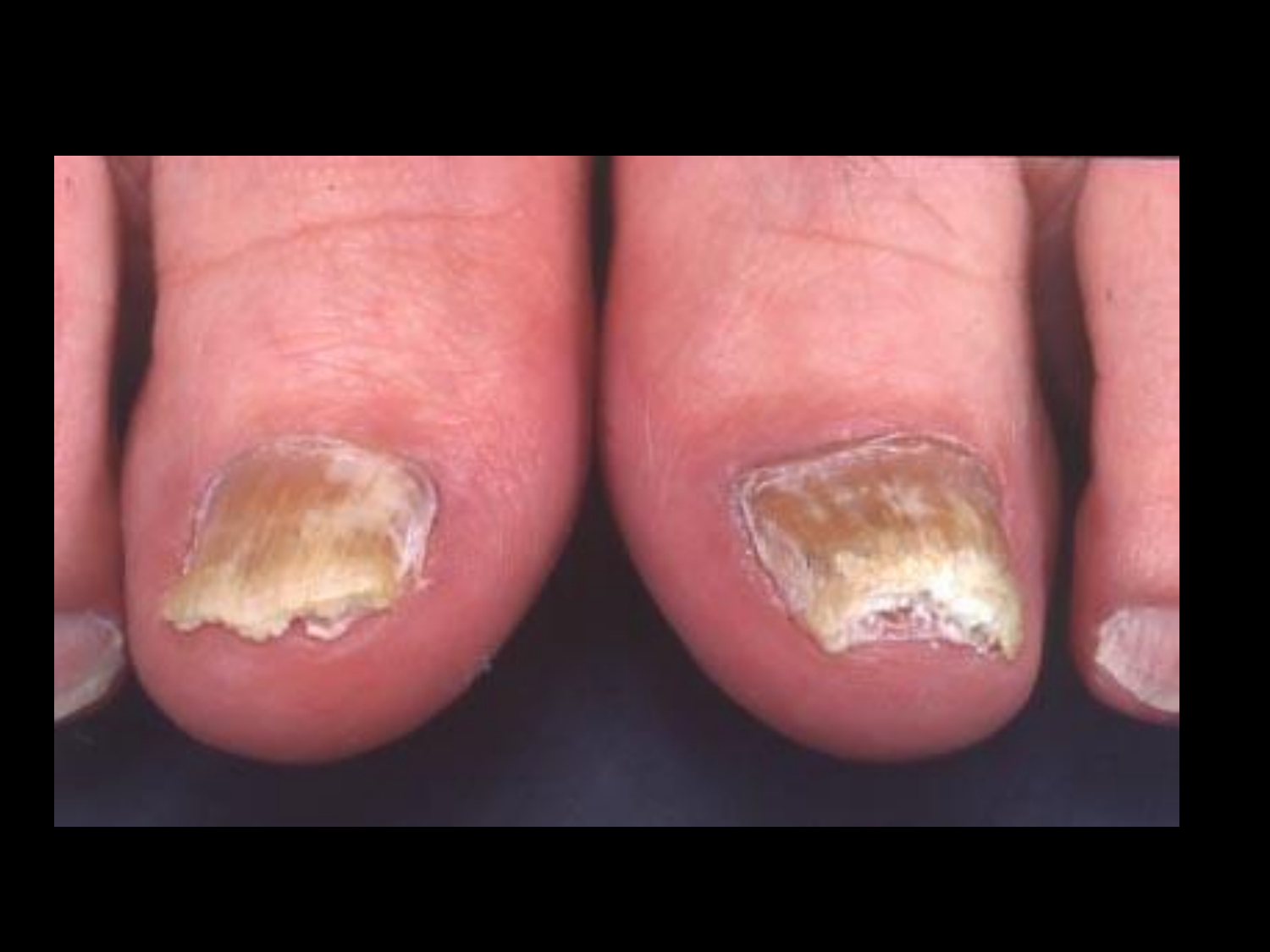**A 53 year old male with involvement of 6 toe nails. This has been present for 5 years at least. He has no relevant medical history apart from the fact that he and his son have hay fever**

*Trichophyton rubrum* **is isolated**

**Would you carry out any further examinations ?**

**How would you treat him ?**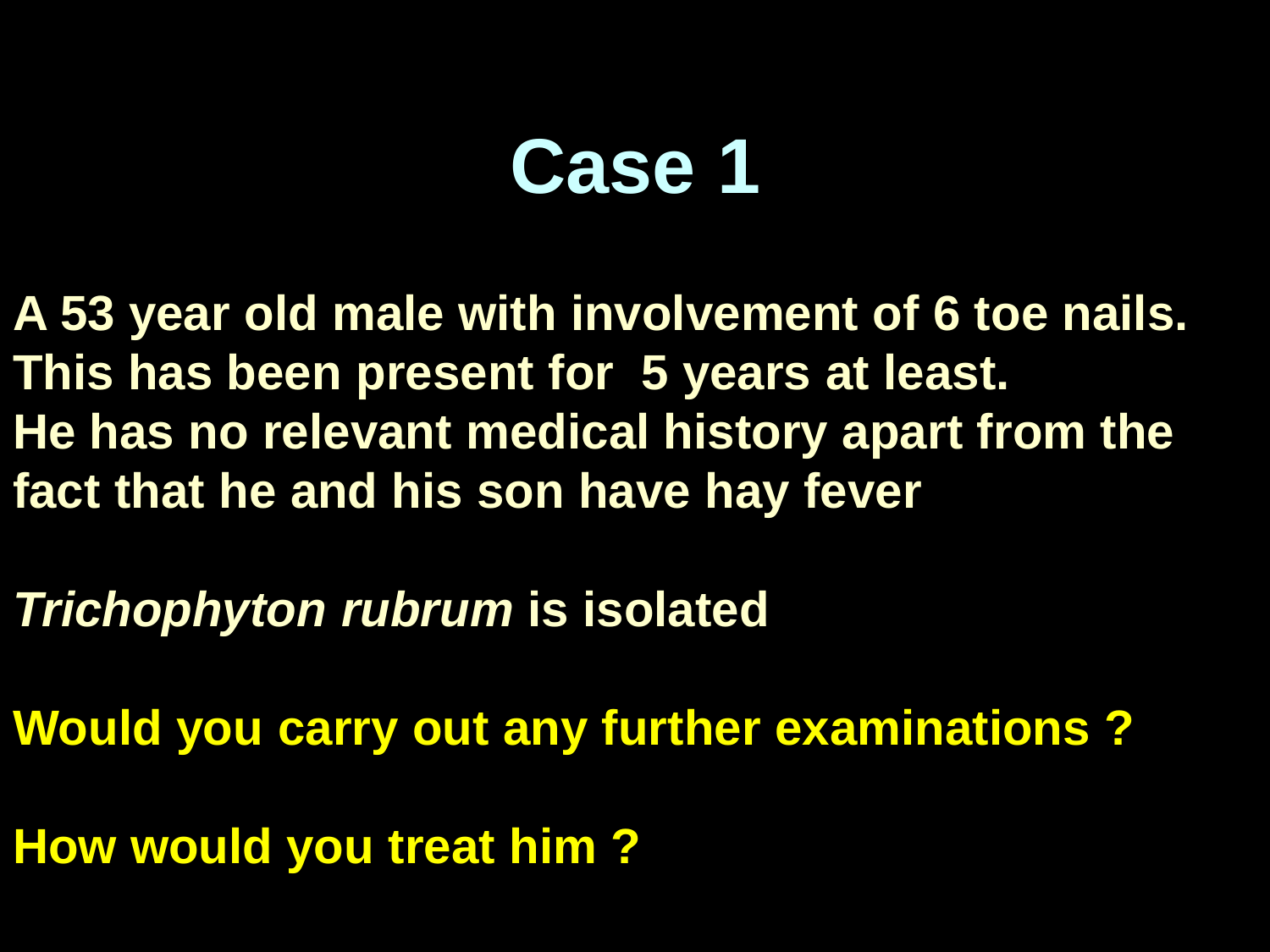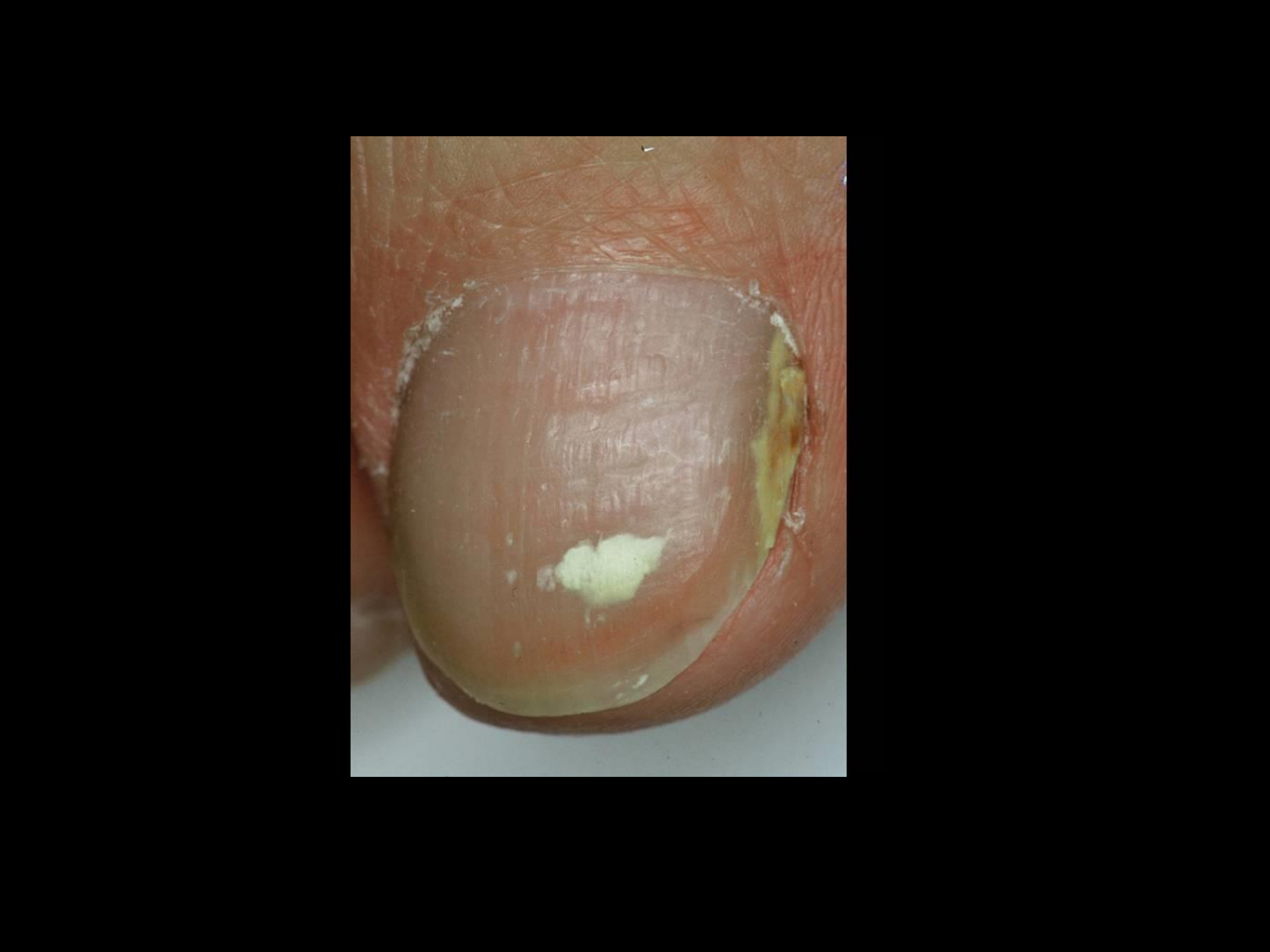**A 43 year old female presents with one infected toe nail. This has been present for 2 years. She has Type 1 diabetes mellitus** *Trichophyton rubrum* **is isolated**

**Would you carry out any further examinations ?**

**How would you treat her ?**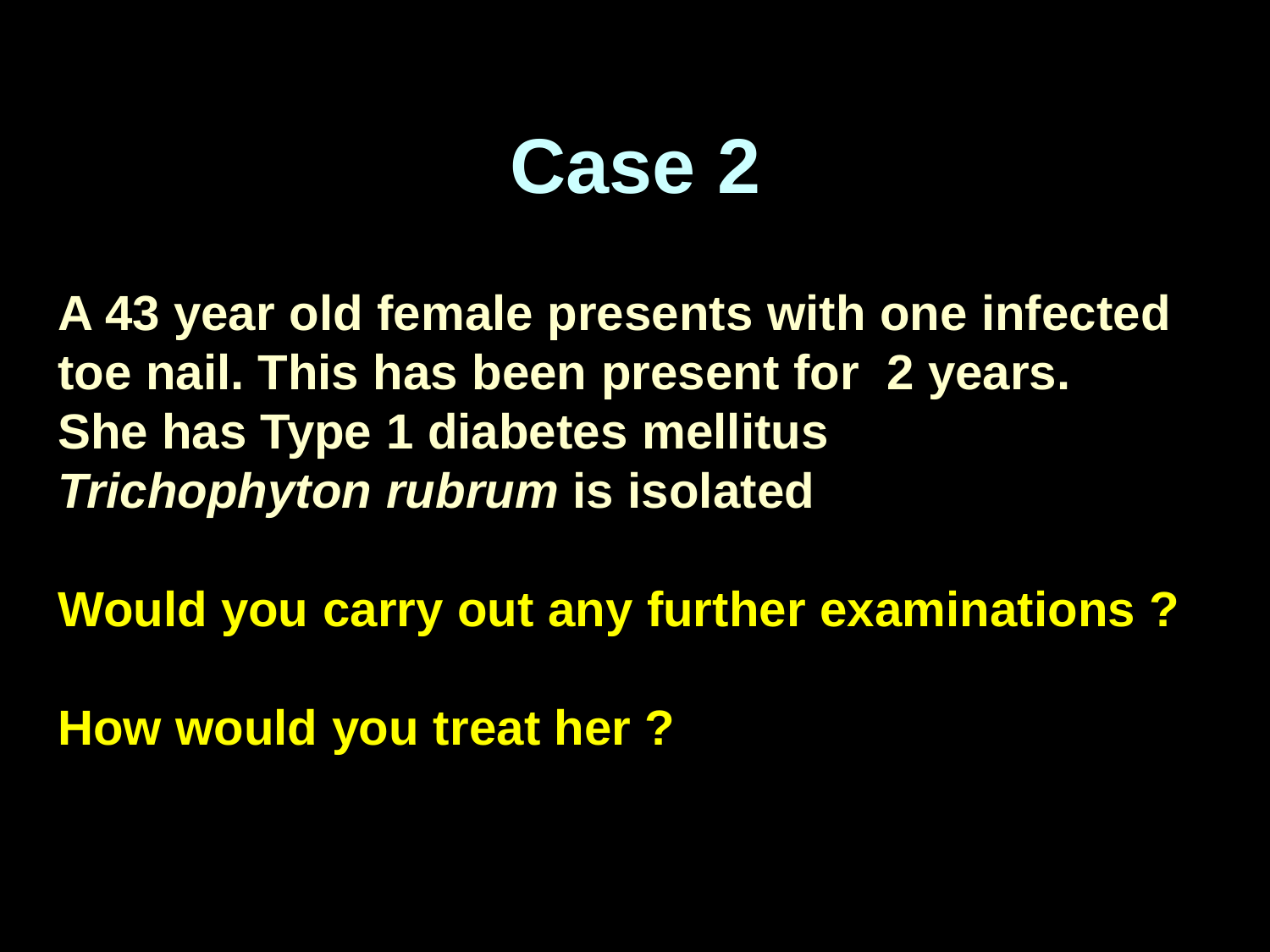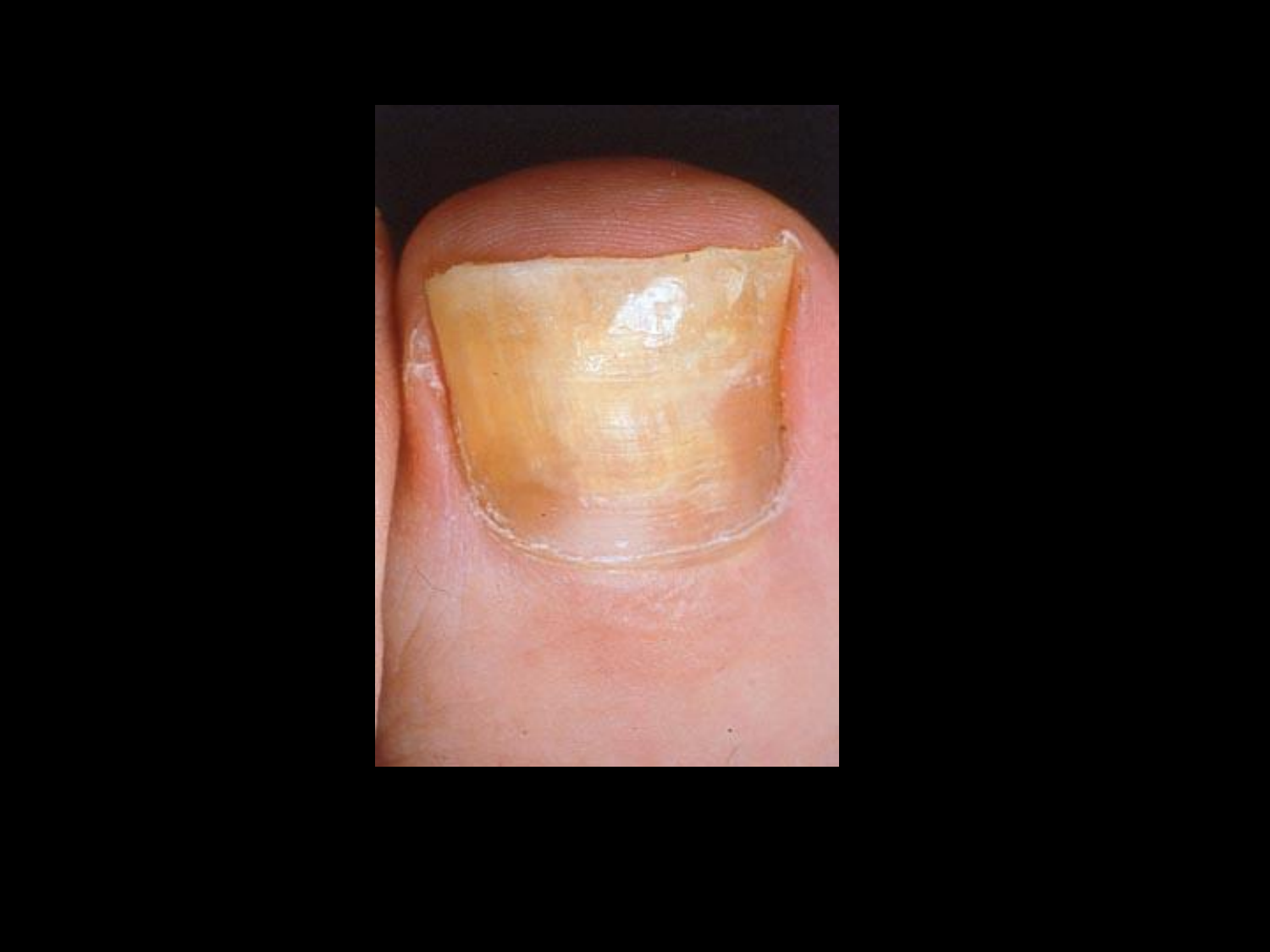**A 57 year old female music teachers presents with one infected toe nail. This has been present for 10 years. She has no underlying diseases**

*Paecilomyces lilacinus* **is isolated**

**How do you interpret this result?**

**How would you treat her ?**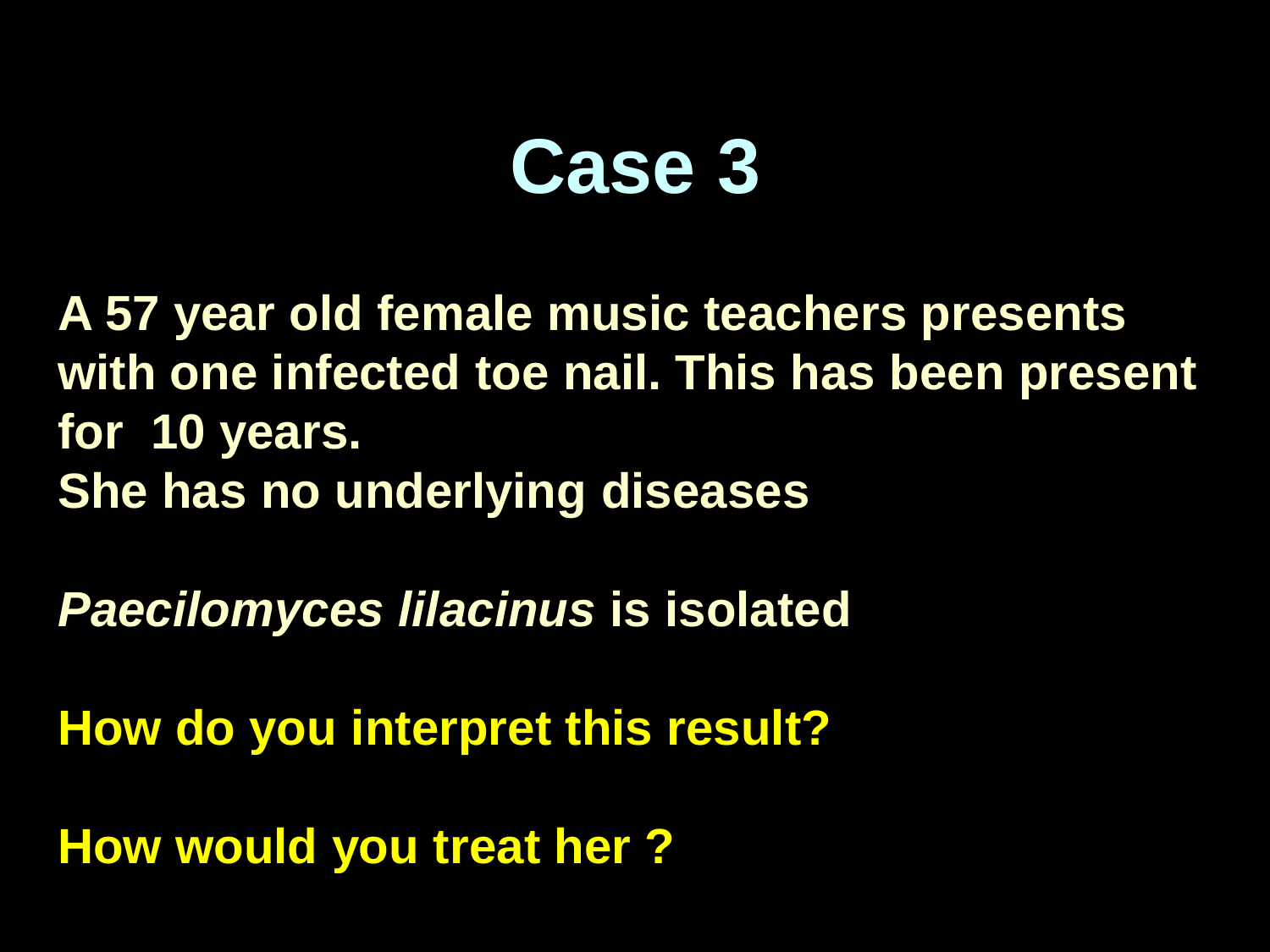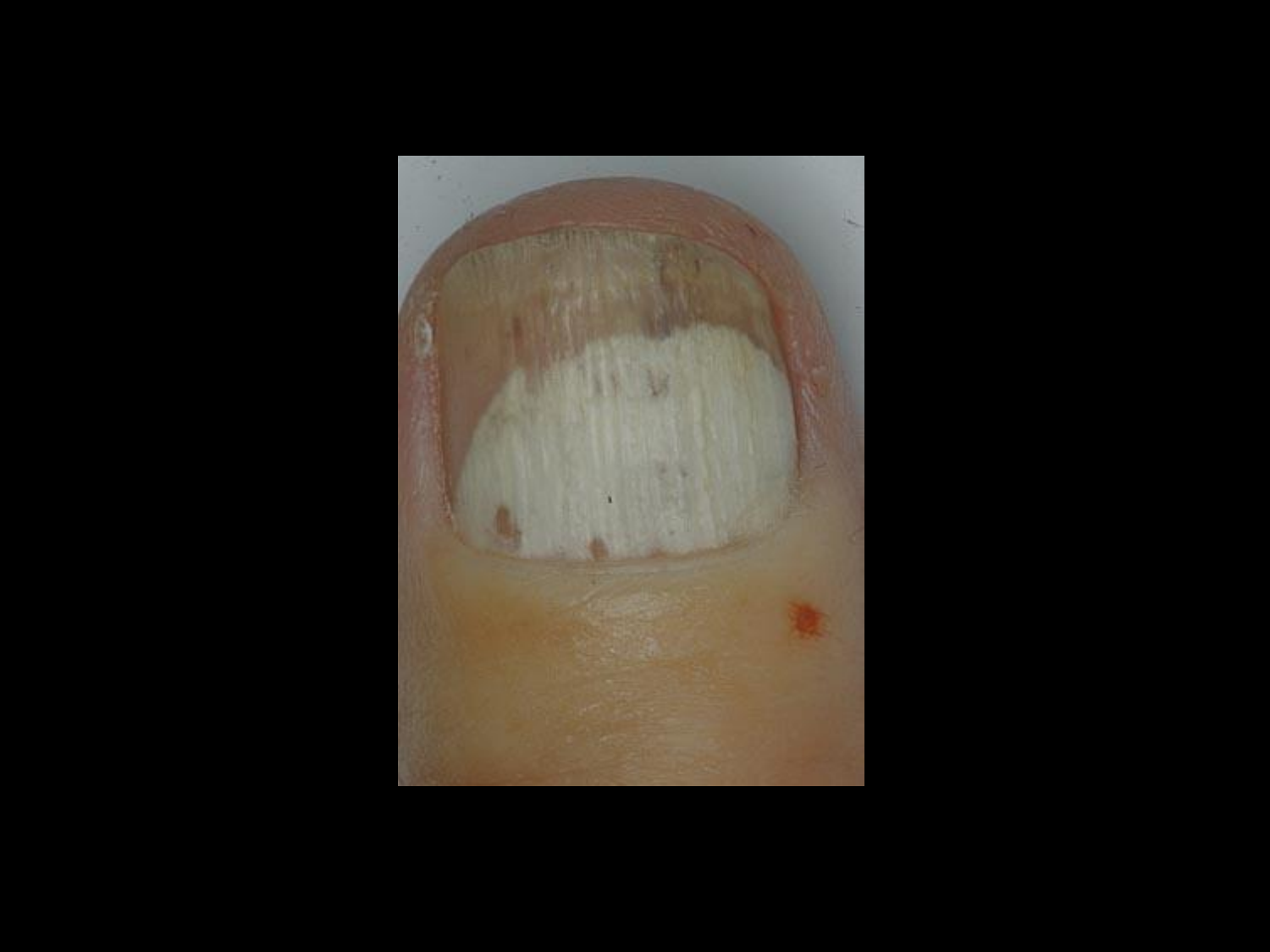**A 54 year old male presents with two infected toe nails. This has been present for 5 years. He has myelodysplastic syndrome but requires no treatment**

*Fusarium solani* **is isolated**

**How do you interpret this result?**

**How would you treat him ?**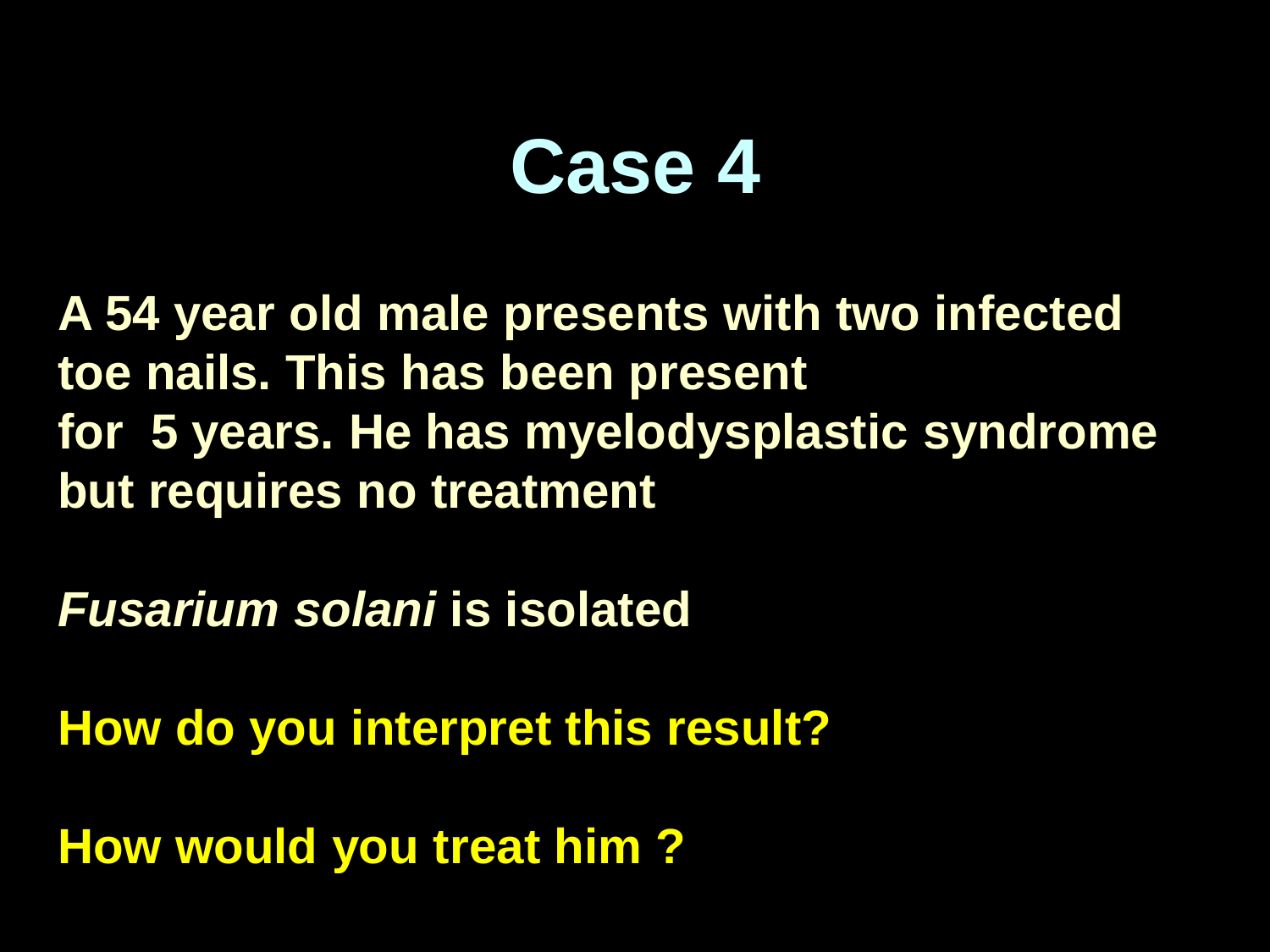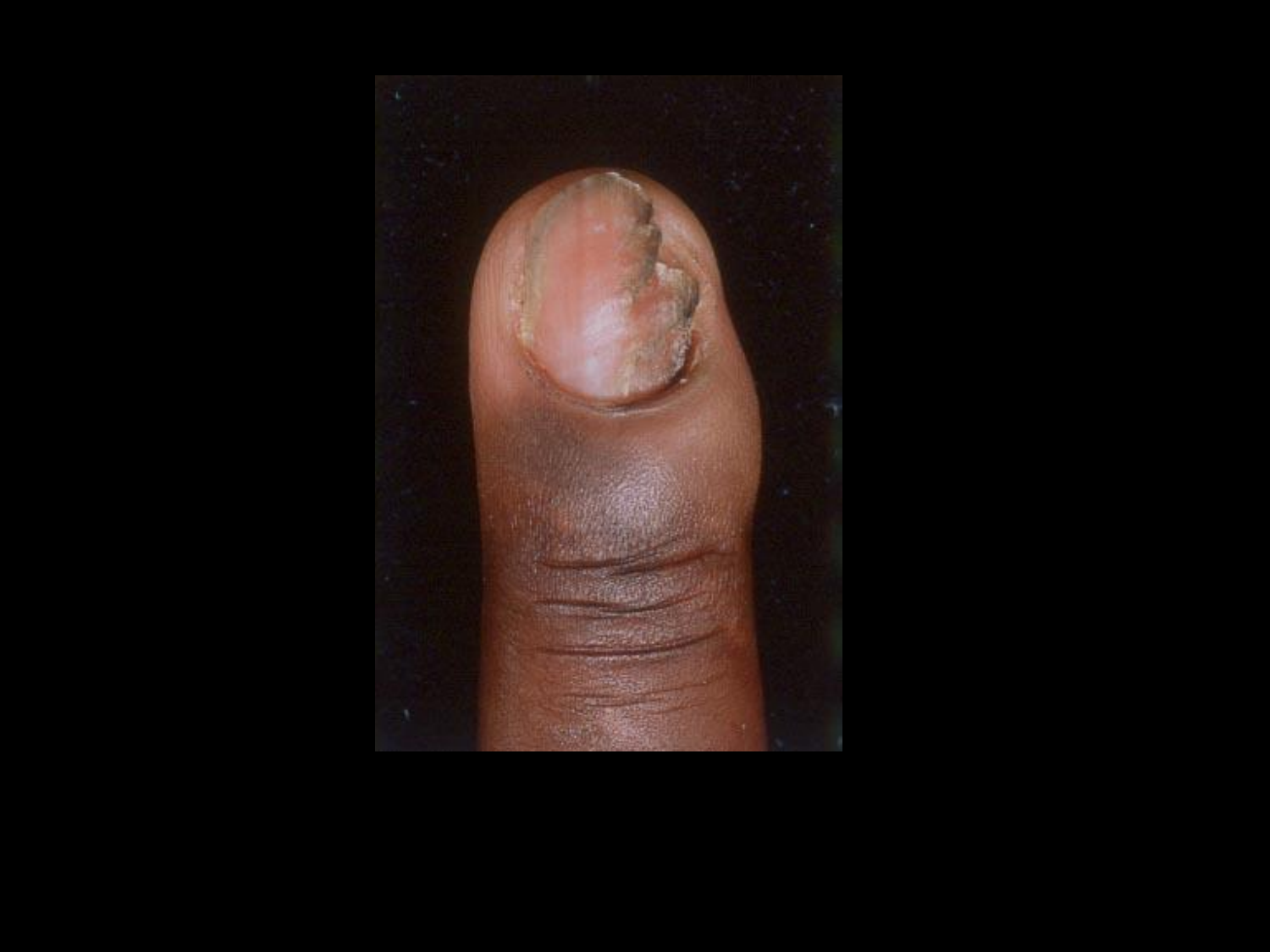**A 54 year old female who works as a caterer in a primary school presents with three dystrophic finger nails. She is well apart from well controlled hypertension This has been present for 1 year** *Candida parapsilosis* **is isolated**

**Do you carry out any other investigations ?**

**How would you treat her ?**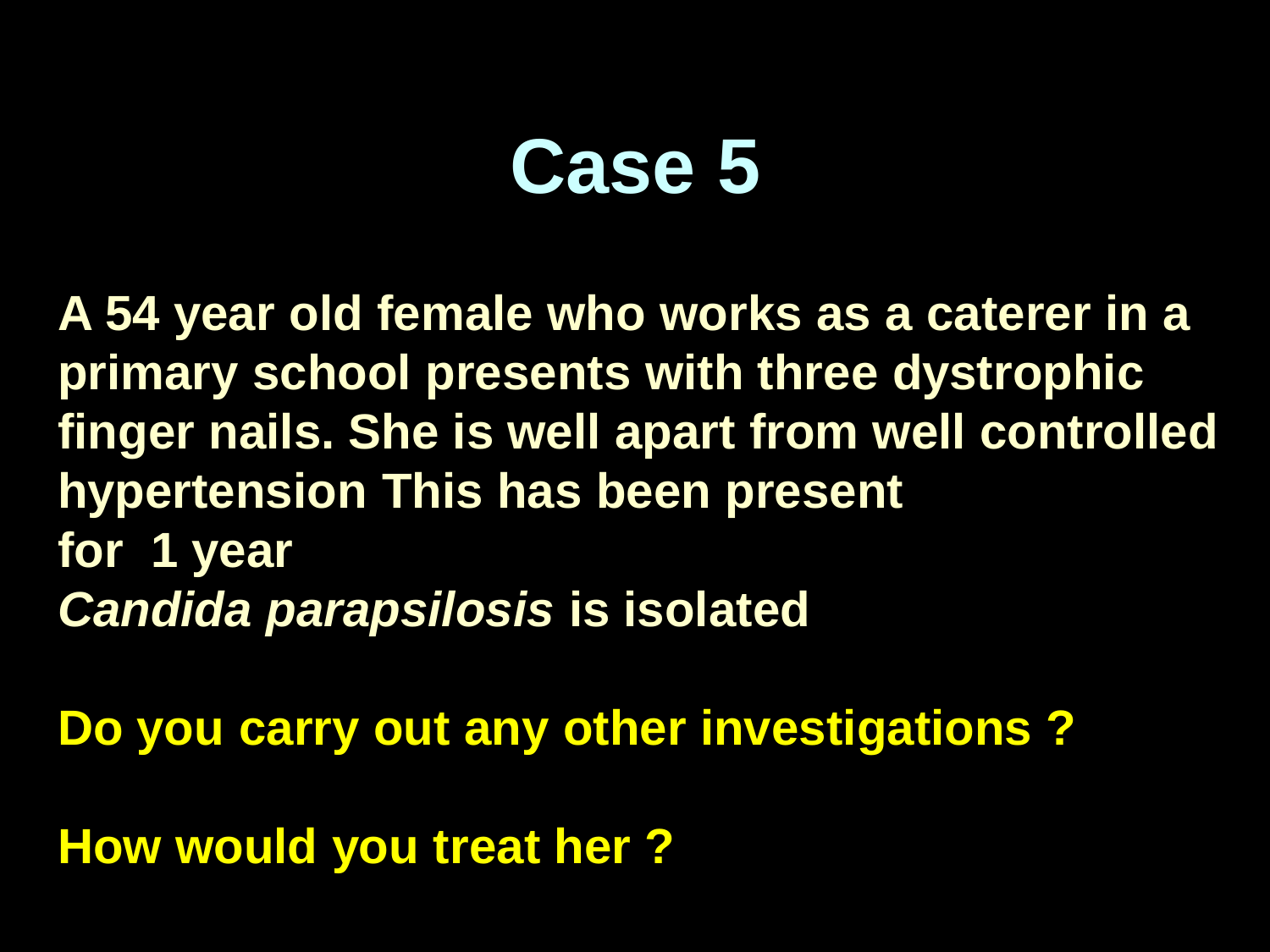